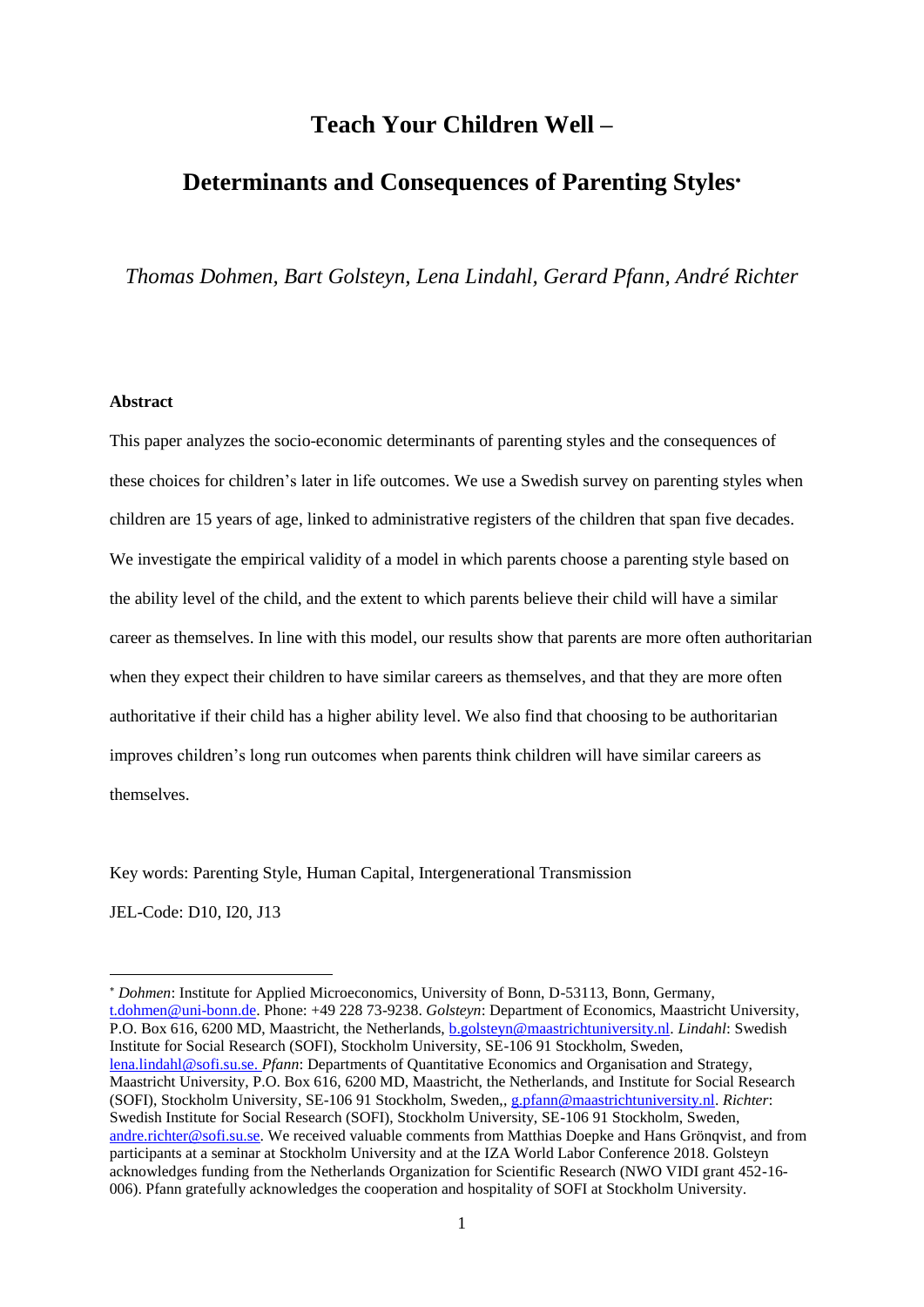## **1. Introduction**

Parents are essential for children's development. The way in which parents raise their children varies between parents, and dominant parenting styles differ across time and between countries. This raises the questions why parents choose different strategies to raise their children, and whether certain parenting styles may be better for children than other parenting styles.

In a recent article, Doepke and Zilibotti (2017) posit that parenting styles emerge as the outcome of rational choice. In their model, parents care about their children's utility and can influence children's choices by affecting their preferences or by restricting their choices. The authors distinguish four parenting styles: parents can neglect their children (*neglecting*), they can allow children to make free choices (*permissive*), they can attempt to change children's preferences (*authoritative*), or they can restrict children's choices (*authoritarian*). Differences in socio-economic conditions can explain why parenting styles vary across parents, between countries, and over time. The socio-economic environment can differ in terms of economic incentives (e.g., returns to human capital) and social and occupational mobility (e.g., the extent to which children choose similar career paths as their parents, are in similar deciles of the income distribution, and have similar social status). The model predicts among others that when education is highly rewarded and when the returns to match talents with occupations are high, parents more often stimulate their children to follow education and to make independent specialization choices, by equipping them with preferences that are conducive for human capital investment. An authoritative parenting style enables parents to mold their children's preferences (*e.g.*, patience), while permissive parenting does not, and is hence not the dominant strategy. When social or occupational mobility is low, and children tend to follow their parents' footsteps, as is the case in more traditional societies, parents are more often inclined to choose an authoritarian style. Empirically, the authors show that historical trends and differences between countries in parenting styles are in line with the predictions of their model.

The model indicates that socio-economic conditions predict choices for parenting styles, and that given these conditions, adopting certain parenting styles may be beneficial for the child in the end. For instance, if parents expect their children to take over the family business, they may more often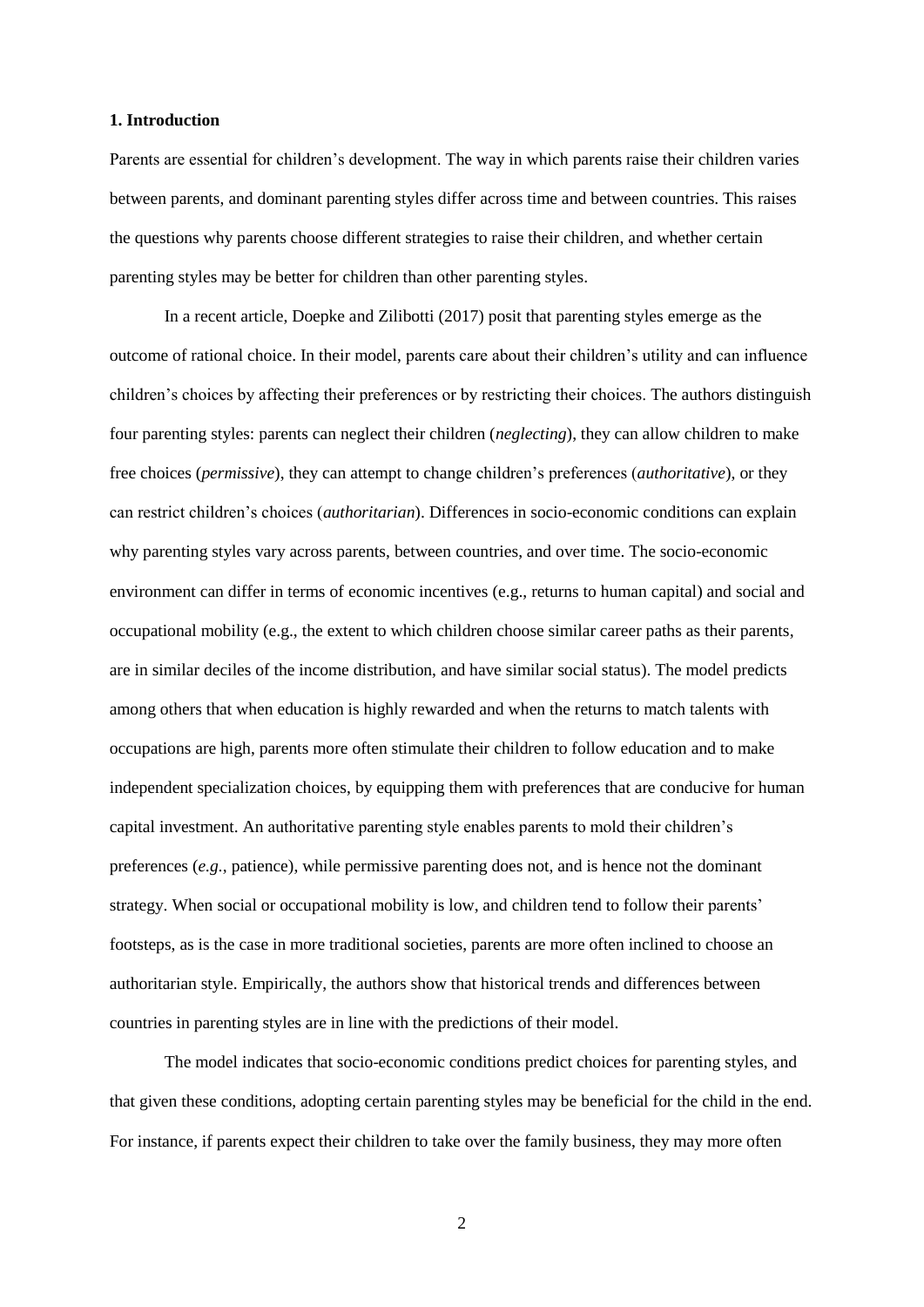choose to be authoritarian. Adopting another style may in this case lead to less beneficial long run outcomes for the child.

Our paper investigates whether there is empirical support for the model and its assumptions. For this, we use individual level data from the Stockholm Birth Cohort, enriched with censuses data. Our dataset links survey information on parenting styles collected when children were 15 years of age to register data that span five decades of the children's life course. The survey data contain information on the extent to which parents are permissive, authoritarian, or authoritative. These data enable us to study correlates of adopted parenting styles, and to analyze the consequences of parenting for child outcomes over their life course. We use primary school grades as a proxy for the returns to human capital. In addition, we have information on the occupations of the parents and of the grandparents. Parents with similar careers as their grandparents likely more often expect their children to have similar professional lives as themselves. We therefore define expected occupational mobility of the child as the difference between parents' and grandparents' educational levels and occupations.

Our results confirm key predictions of Doepke and Zilibotti's (2017) model. Parents choose less often to be permissive if the expected returns to education are higher. Moreover, they are more often authoritarian when they expect occupational mobility to be low. Concerning the relationship between parenting styles and long run outcomes, we find – in line with the predictions of the model – that children who grow up in environments with less occupational mobility have higher wages if they had authoritarian parents. In environments with more occupational mobility, children with authoritarian parents have lower wages.

Our analysis contributes to a small but burgeoning literature on the economics of parenting. Cobb-Clark, Salamanca and Zhu (2016) model parenting styles in a human capital framework. They find that effective parenting styles negatively correlate with socioeconomic disadvantage. Parenting styles are an important determinant of human capital formation, even when controlling for other parental investments. In a game-theoretic framework, parenting styles have been modeled as the control parents exert (or patience they display) in order to stimulate their child to display good behavior, study hard, or avoid risky behavior (e.g. Burton et al. 2002; Hao et al. 2008; Cosconati 2009; Lundberg et al. 2009). Empirical evidence indicates that parenting styles stimulate the production of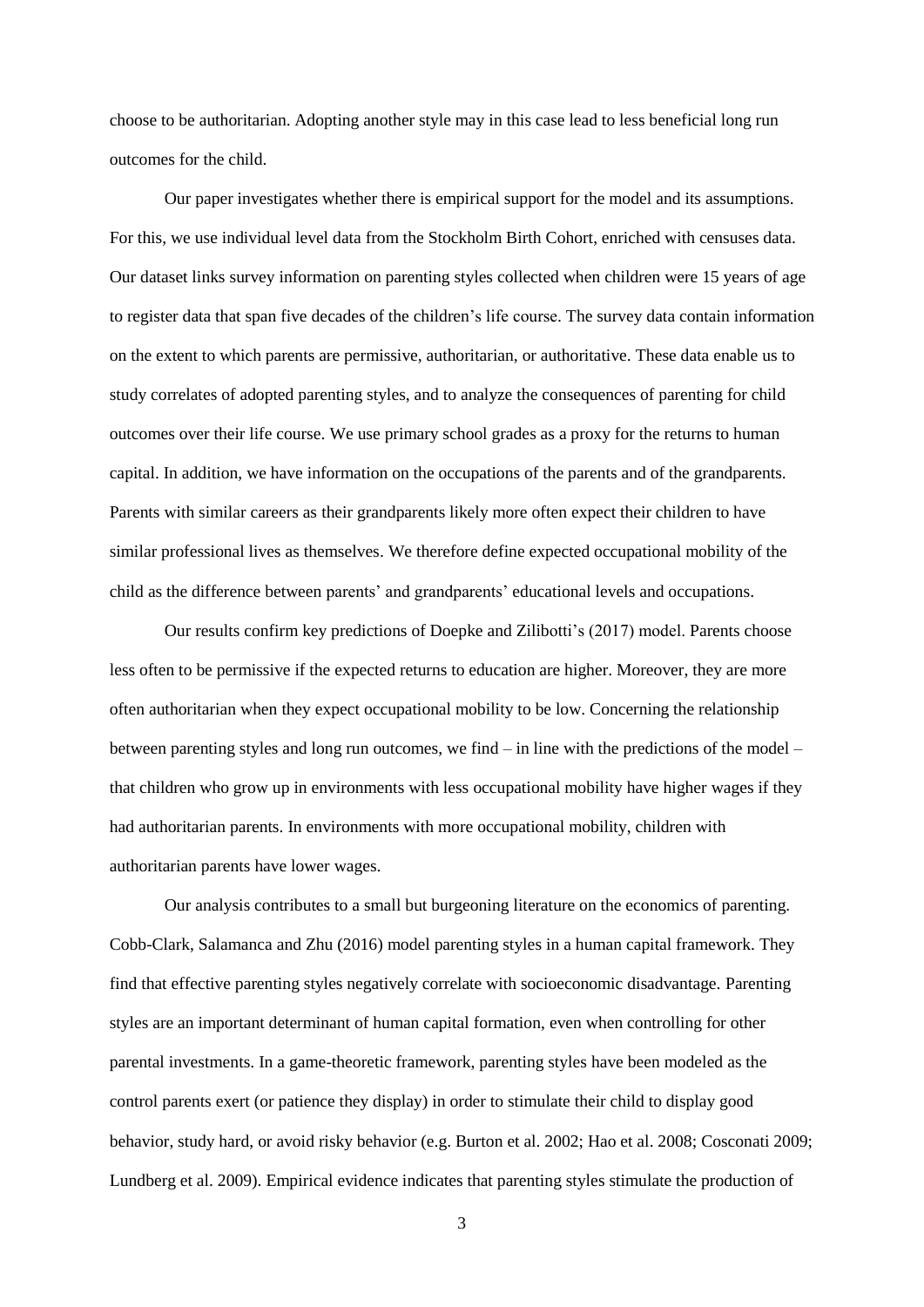cognitive and non-cognitive ability (Dooley and Stewart 2007; Fiorini and Keane 2014). Zumbühl, Dohmen and Pfann (2013) show that parents who invest more in the upbringing of their children are more similar to them with respect to risk and trust attitudes. Ermisch (2008) notes that "parenting in early childhood contributes to the intergenerational persistence in incomes found in many studies" (p. 69).

The analysis extends the empirical assessment in Doepke and Zilibotti's (2017) work by analyzing differences in parenting styles within a cohort and by following these children for almost their entire working lives. Doepke and Zilibotti (2017) focus on analyzing whether historical trends and differences between countries in parenting styles are in line with the predictions of their model. One of their analyses uses individual level data, and hence comes closer to ours. Analyzing NLSY data, they show that children with neglecting or authoritarian parents perform worse at school, followed by children with permissive parents. Children with authoritative parents perform best. Our approach differs from theirs in the sense that we analyze to what extent parenting styles may be beneficial for longer run outcomes *given* the socio-economic environment in which the child grows up. We show that the benefits of parenting styles crucially depend on the environment.

The set-up of the article is as follows. In section 2, we provide a short review of Doepke and Zilibotti's (2017) model and extend this model by investigating life outcomes. In Section 3, we show how we test the predictions of the model. Section 4 presents the data. Section 5 reports the results. Section 6 concludes.

## **2. The model**

## *a. Brief review of Doepke and Zilibotti's (2017) model*

Doepke and Zilibotti (2017) provide a positive theory of parenting styles. They posit that dominant parenting styles emerge as an equilibrium outcome of a rational choice in varying socio-economic environments.

Figure 1 presents the model's basic idea. The vertical axis displays the stakes of the socioeconomic environment. One can think of high stakes as high returns to human capital. The horizontal axis displays the incumbency premium. The incumbency premium is the inverse of the level of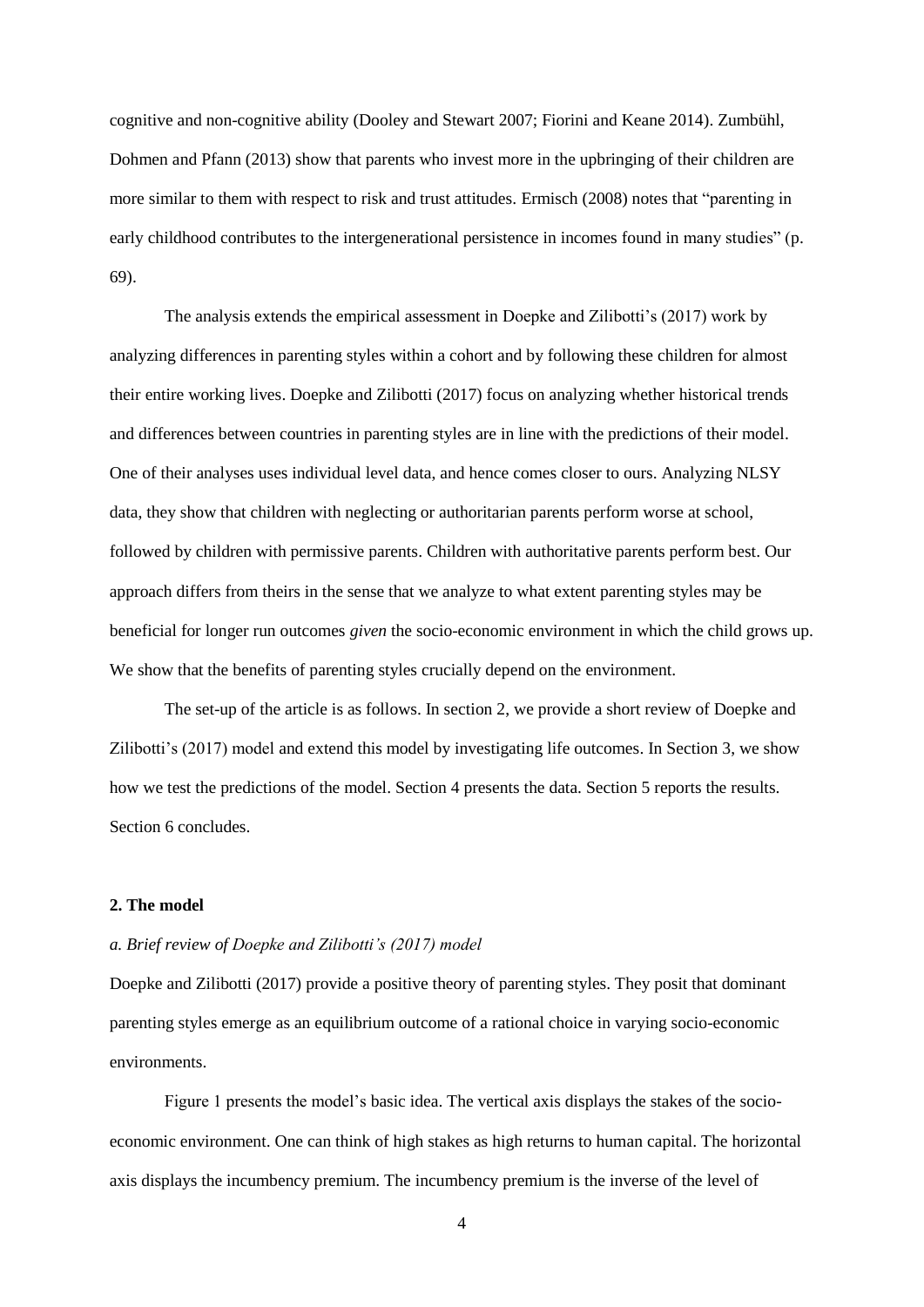occupational mobility. A dynasty is an example in which the incumbency premium can be high. In dynasties, children tend to choose similar career paths as their parents (*cf.* Kanbur and Stiglitz 2016). We will therefore use "dynasty" as a synonym of the incumbency premium  $\mu$  throughout the text.

Following earlier work by Baumrind (1967), the authors distinguish four types of parenting styles: parents can neglect their children, parents can allow children to make free choices (*permissive* style), they can attempt to change children's preferences (*authoritative* style), or they can restrict children's choices (*authoritarian* style). The model predicts that in situations where education is highly rewarded, parents more often push their children to educate themselves, and permissive parenting will less likely be the dominant strategy. When parents expect their children to assume their role, occupational mobility will be low. Then parents more likely adopt an authoritarian style.

#### *b. Effects of parenting styles on life outcomes*

Doepke and Zilibotti's model posits that ability and occupational mobility make parents more disposed to choose certain parenting styles. A next dimension would be to investigate whether the choice for these styles also benefits children in terms of long run life outcomes.

A first prediction of the model is that children benefit from having authoritarian parents when they grow up in an environment with low occupational mobility. Figure 2 sketches potential relationships between life outcomes and occupational mobility for children with authoritarian and nonauthoritarian parents. The figure shows that children with authoritarian parents have more favorable life outcomes at higher incumbency premium levels, while children with non-authoritarian parents have outcomes that are more favorable at lower incumbency premium levels.

A second prediction of the model is that at higher ability levels, children benefit less from having parents with a permissive parenting style. Figure 3 shows potential relationships between life outcomes and ability levels for children with more and less permissive parents.

The varying slopes in the figures illustrate that in order to investigate the relationships between parenting styles and life outcomes in varying socio-economic environments, we need to analyze empirical models of life outcomes with interactions between parenting styles and occupational mobility or ability levels.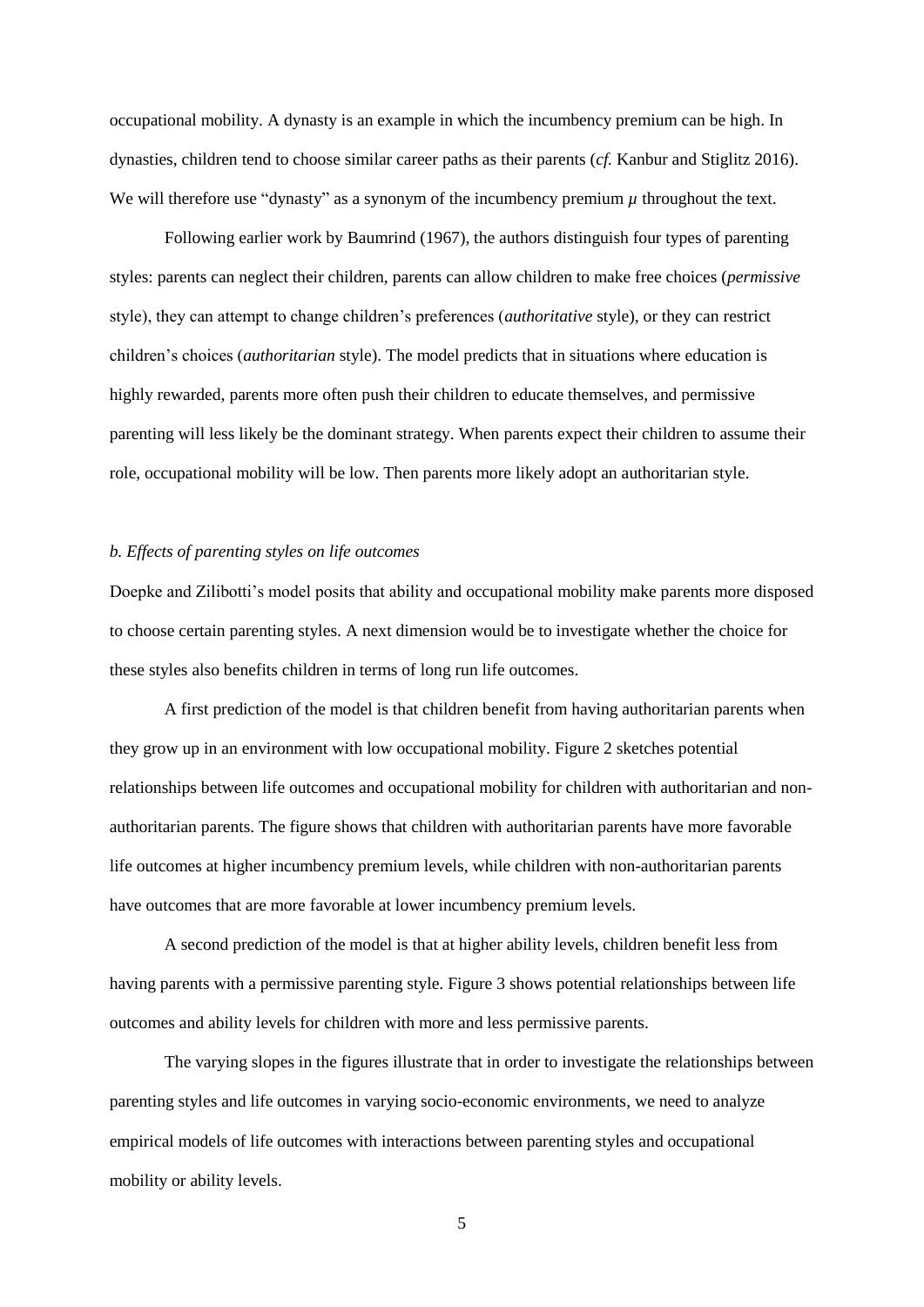#### **3. Empirical strategy**

*Predicting parenting styles using ability and occupational mobility*

First, we test two hypotheses to investigate the empirical support for Doepke and Zilibotti's model: (H1) For a given incumbency premium, higher returns to human capital should be related to a lower likelihood of being permissive and a higher likelihood to be authoritative; and

(H2) When the incumbency premium is high, the likelihood of being authoritarian should be higher.

Consider the following regression models (one for each parenting style):

$$
PS_j = C + \delta r_j + \beta \mu_j + \varepsilon_j,
$$

where the  $(3 \times 1)$  – vector of parenting styles  $PS_j$  includes permissive, authoritarian and authoritative styles,  $r_j$  is the expected returns to human capital for child *j*, and  $\mu_j$  is the incumbency premium. The parameter vectors  $\delta$  and  $\beta$  capture the correlation between parenting styles and returns to human capital, and between parenting styles and the incumbency premium, respectively.  $\varepsilon_j$  is a vector of error terms and C is a vector of constants. The hypotheses state that  $\delta$  < 0 when the dependent parenting style  $PS_j$  is permissive, and  $\delta > 0$  when  $PS_j$  is authoritative. Moreover,  $\beta > 0$  when  $PS_j$  is authoritarian.

## *Parenting styles and life outcomes*

Next, we investigate the relationship with life outcomes. The consequential premise is that when incumbency premium levels are high *and* parents choose to be authoritarian, children attain more positive life outcomes. We test this hypothesis with the following model:

$$
Y_j = C + \alpha_1 \mu_j + \alpha_2 PS_j + \alpha_3' PS_j \times \mu_j + \nu_j,
$$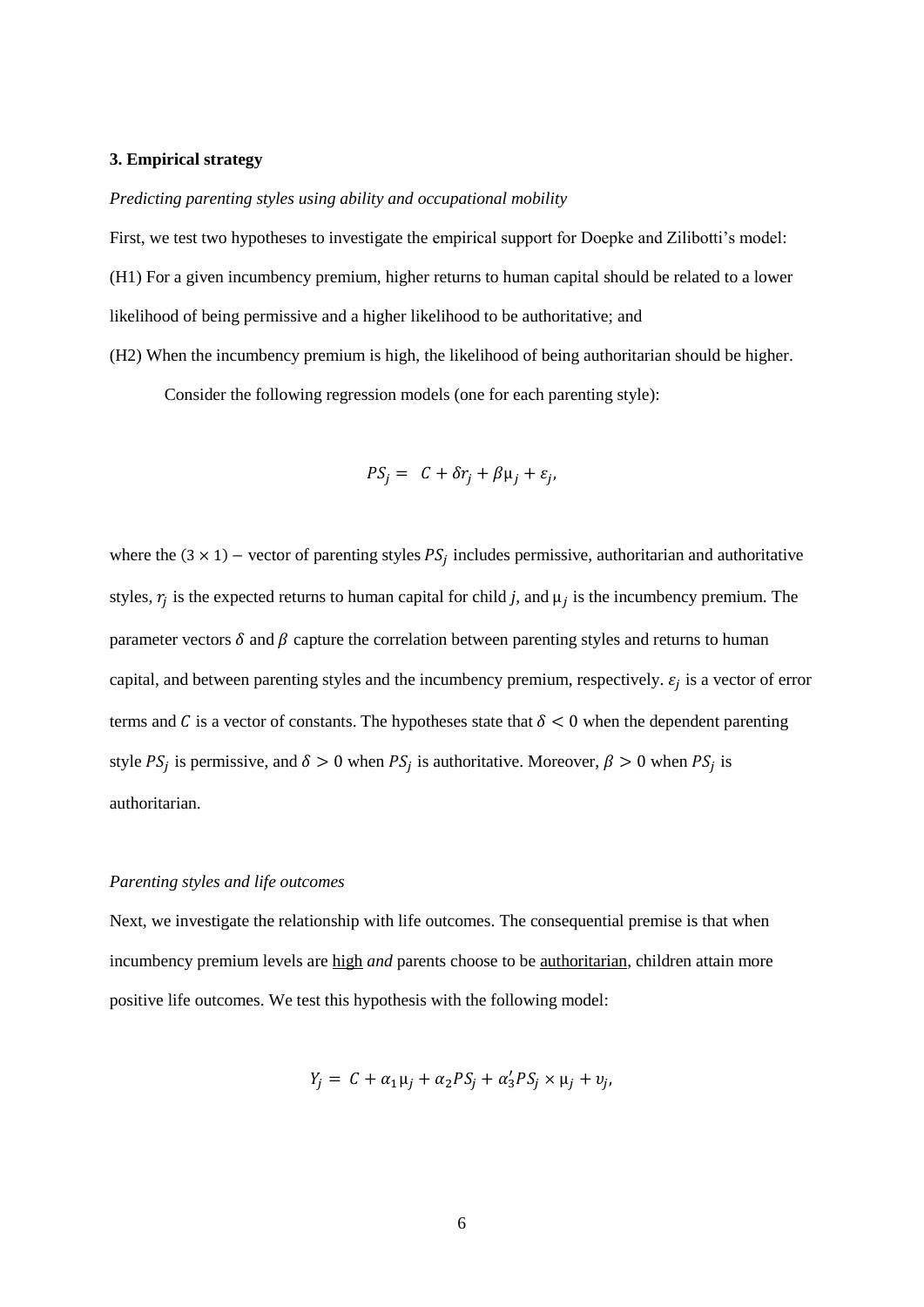where  $Y$  are the long run outcomes of child  $j$ . In order to test whether certain parenting styles benefit children in certain conditions, we include interactions between parenting style variables and the incumbency premium. We expect  $\alpha_3 > 0$ , when the parenting style is authoritarian.

Another of the model's foretells is that when ability levels are high *and* parents choose to be authoritative, children should attain more positive life outcomes. Similar to the analysis for incumbency premium levels, we test this hypothesis using the following regression model:

$$
Y_j = C + \alpha_4 r_j + \alpha_5 PS_j + \alpha'_6 PS_j \times r_j + \epsilon_j,
$$

with  $\alpha_6 > 0$  when the parenting style is authoritative.

## **4. Data**

 $\overline{a}$ 

In this section, we describe the dataset and the main measures in our analysis.

#### *The Stockholm Birth Cohort Study*<sup>1</sup>

We use data from the *Stockholm Birth Cohort Study* (SBC). In 2004/2005 SOFI at Stockholm University created the data set by means of a probability matching of two previously existing longitudinal data sets.<sup>2</sup> (*i*) The *Stockholm Metropolitan Study 1953-1985* consists of all children born in 1953 who were living in the Stockholm metropolitan area on November 1, 1963. This data source contains a rich set of variables concerning individual, family, social and neighbourhood characteristics; (*ii*) *The Swedish Work and Mortality Database* is an administrative data set that includes information on education, income, work, unemployment and mortality for all individuals

<sup>&</sup>lt;sup>1</sup> This section is partly taken from Golsteyn, Grönqvist and Lindahl (2014) who use the same dataset to study the predictive power of children's time preferences for later in life outcomes.

<sup>2</sup> The data sets have no personal identification codes. A unique identifier is created using 13 questions which are available in both data sets: county, municipality, sex, birth month, marital status, employment, profession, socioeconomic index, number of apartments in the building, year of construction of the building, quality of the construction, index of overcrowding, occupation of the property's manager. To verify the matches, additional data on birth year of one or both parents was used. For 96% of the original cohort, data was matched. See Stenberg and Vågerö (2006) for a description of the dataset and the matching procedure. Codebooks of the data are available online at: [http://www.stockholmbirthcohort.su.se/about-the-project/original-data-1953-1983.](http://www.stockholmbirthcohort.su.se/about-the-project/original-data-1953-1983)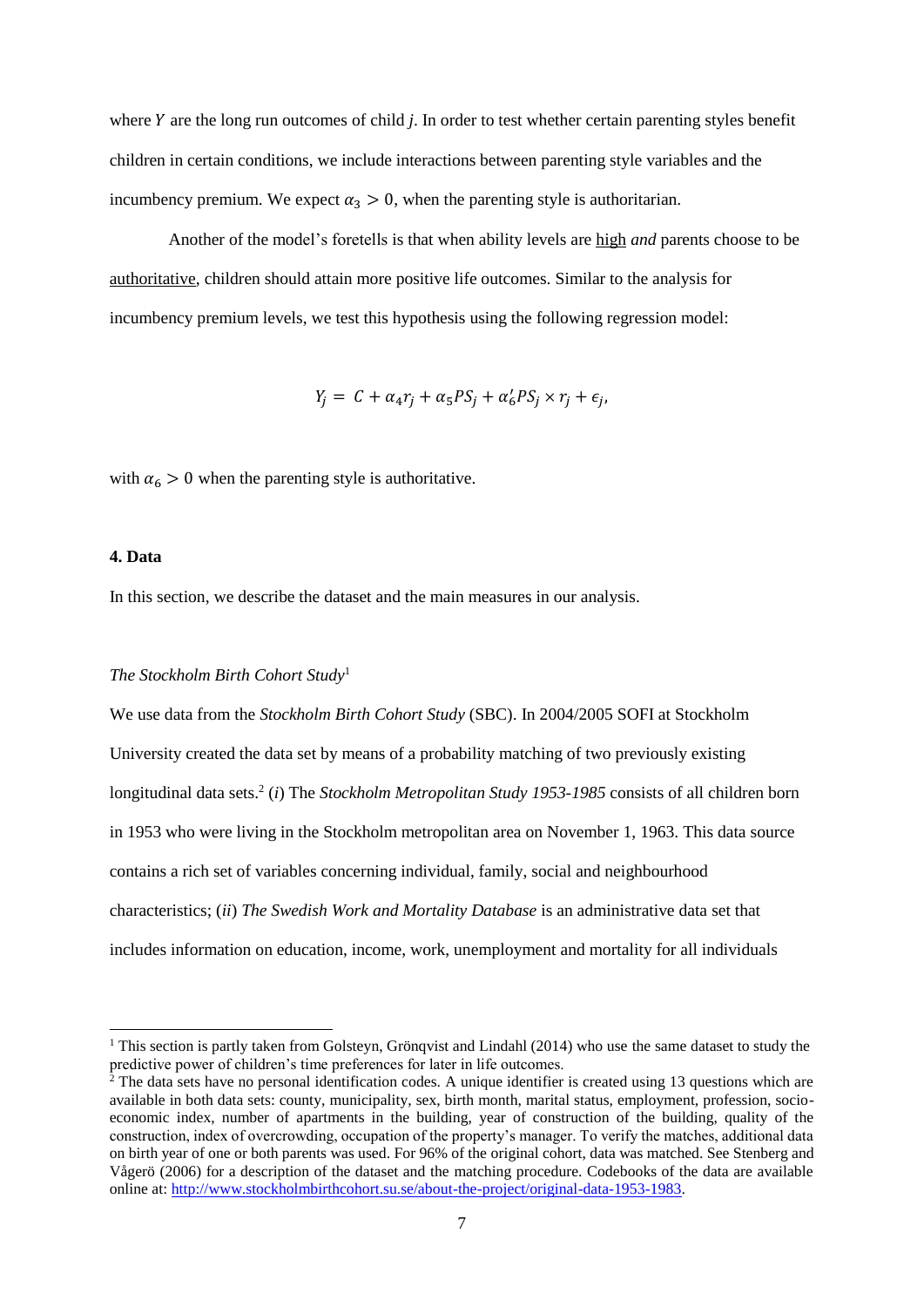living in Sweden in 1980 or 1990 who were born before 1985. The database contains information on the individuals up to 2001.

The SBC study includes survey data from a school study conducted in 1966 when the cohort members were 13 years old. During one school day, pupils at practically all schools in the county filled out two questionnaires. An important aspect of the survey is that it took place at school giving it a mandatory character. As a result, the non-response rate is only 9% (the percentage of pupils absent on that particular school day). The low non-response rate in combination with the fact that the survey included all students in the county is likely to increase the external validity of our study.<sup>3</sup>

In 1953, 15,118 children were born in Stockholm County. Not all children still lived in Stockholm at the time of the school survey (around 1%) and around 9% did not participate in the school survey, which leaves us with 13,606 observations.

#### *Parenting styles*

l

In 1968, when the children were 15 years old, a survey was held among a subsample of their parents. In this survey, parents are asked about the way in which they raise their children. The non-response among the parents is low: approximately 7% did not respond. As a result, we have information on around 2,800 parents.

In the survey, parents were asked to give their opinions on 19 statements concerning the style in which they raise their children. Table 1 gives all statements given to the parents and summary statistics of their answers. The answer categories range from 1 "Quite right" to 5 "Quite wrong." Parents also had the option to report that they do not know the answer.

For many of the statements, it appears obvious that agreeing with them reveals one of the three styles defined by Baumrind (1967), i.e. permissive, authoritative, or authoritarian. For instance, parents who agree with the statement that "a child must learn to obey" appear to have a more

<sup>&</sup>lt;sup>3</sup> Given the nature of our data it is relevant to ask whether our results can be generalized to other contexts. First, we can note that at the time when the data were collected, the Stockholm metropolitan area covered about one fourth of the Swedish population, so quite a large part of the population is covered. Secondly, Lindahl (2011) compares summary statistics for the SBC data and a nationally representative sample of individuals also born in 1953 and finds, as expected, similar income averages and variances. Her estimates are also very similar to those found in Norwegian studies based on nationally representative samples. Therefore, it is likely that our sample resembles the Swedish population.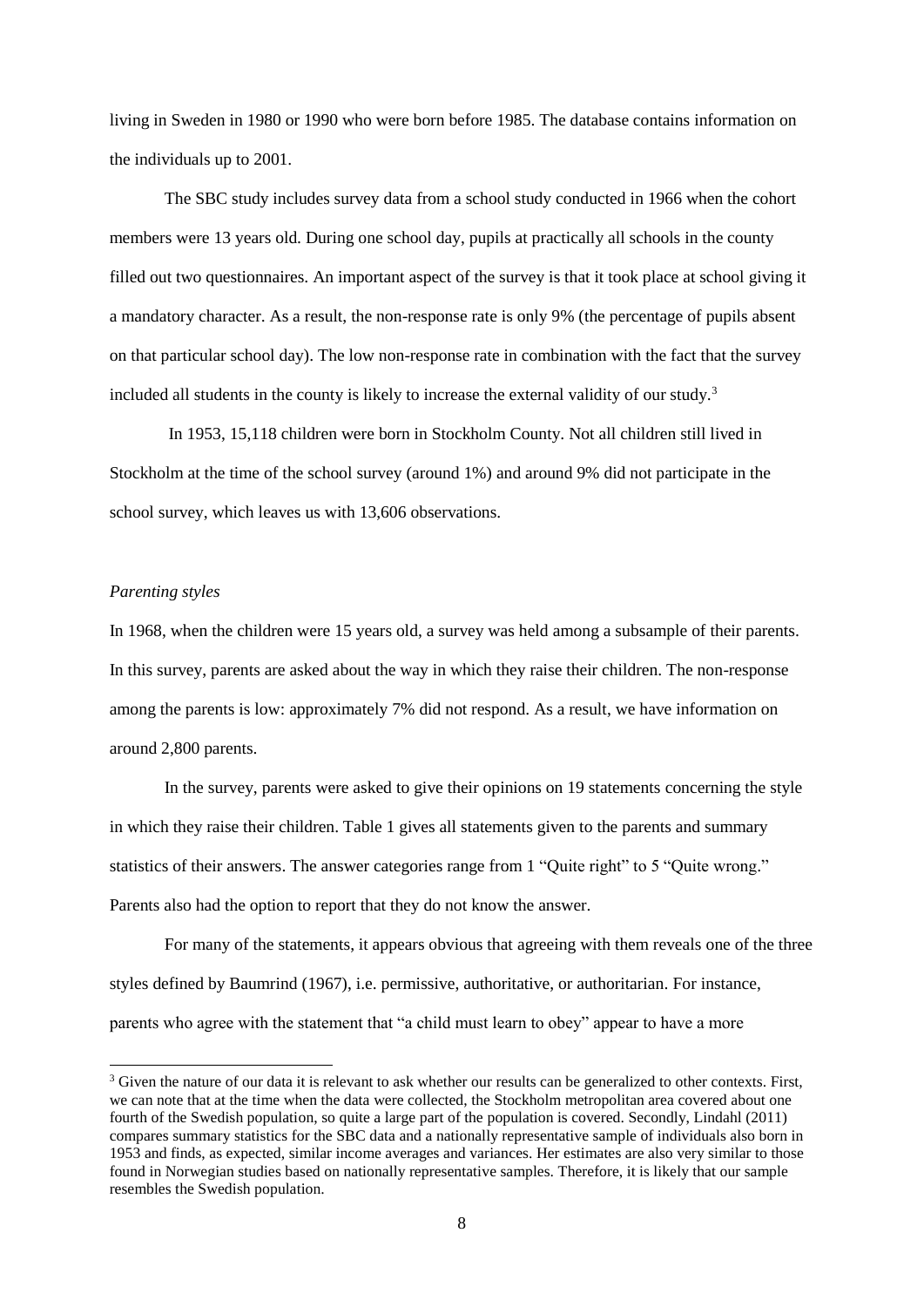authoritarian parenting style. However, since a permissive style in some ways is the opposite of an authoritarian style, one could also argue that *not* agreeing with this statement reveals that the parent has a permissive style.

We use exploratory factor analysis to determine the number of how many factors can be distinguished and which items belong to these factors. This factor analysis confirms our intuitive classification of the items to the three styles, indicated in the table. The Cronbach's Alphas – a measure of internal reliability of the construct – are 0.67 for the authoritarian style, 0.51 for the authoritative style, and 0.33 for the permissive style. A common threshold for acceptable Alphas is 0.5, implying that we can use the measures of authoritarian and authoritative styles in our analyses but also that the measure for permissive styles is weak. This is not surprising as we have few items related to permissive styles in our dataset and Cronbach's Alphas are strongly related to the number of items.<sup>4</sup> We will therefore pay particular attention to authoritarian and authoritative parenting styles and less to permissive parenting.

In our analyses, we use the principal components of each set of items as measures of the styles. Therefore, parents are not either permissive, authoritative or authoritarian, but their style can instead contain elements of each style to some degree. We standardize the principal components to a mean of zero and a standard deviation of one so that parameter estimates can be interpreted in terms of standard deviations.

#### *Ability*

 $\overline{a}$ 

A second important variable in the model is the returns to education. Ability is a key predictor of returns to education. As a proxy for ability, we therefore use primary school grades that the children attained in grade 6, at age 13. The literature indicates that cognitive ability is shaped in early childhood and that interventions after age 4 do not have persistent effects on IQ (see Heckman and Kautz 2014, for a review of this literature). School grades at young age are predictive of later differences in

<sup>&</sup>lt;sup>4</sup> Cronbach's Alpha can be defined as  $\propto = \frac{N}{N}$  $\frac{N}{N-1}(1-\frac{\sum_{i=1}^{N} S_{Y_i}^2}{S_X^2})$  $\frac{Z_1 - Y_1}{S_X^2}$  in which *X* is the total of scores *Y* at a test with *N* items:  $X=Y_1+Y_2+Y_3+\ldots+Y_N$ .  $S_X^2$  is the variance of the observed total test scores and  $S_{Y_i}^2$  is the variance of component *i* for the sample of persons (Develles 1991).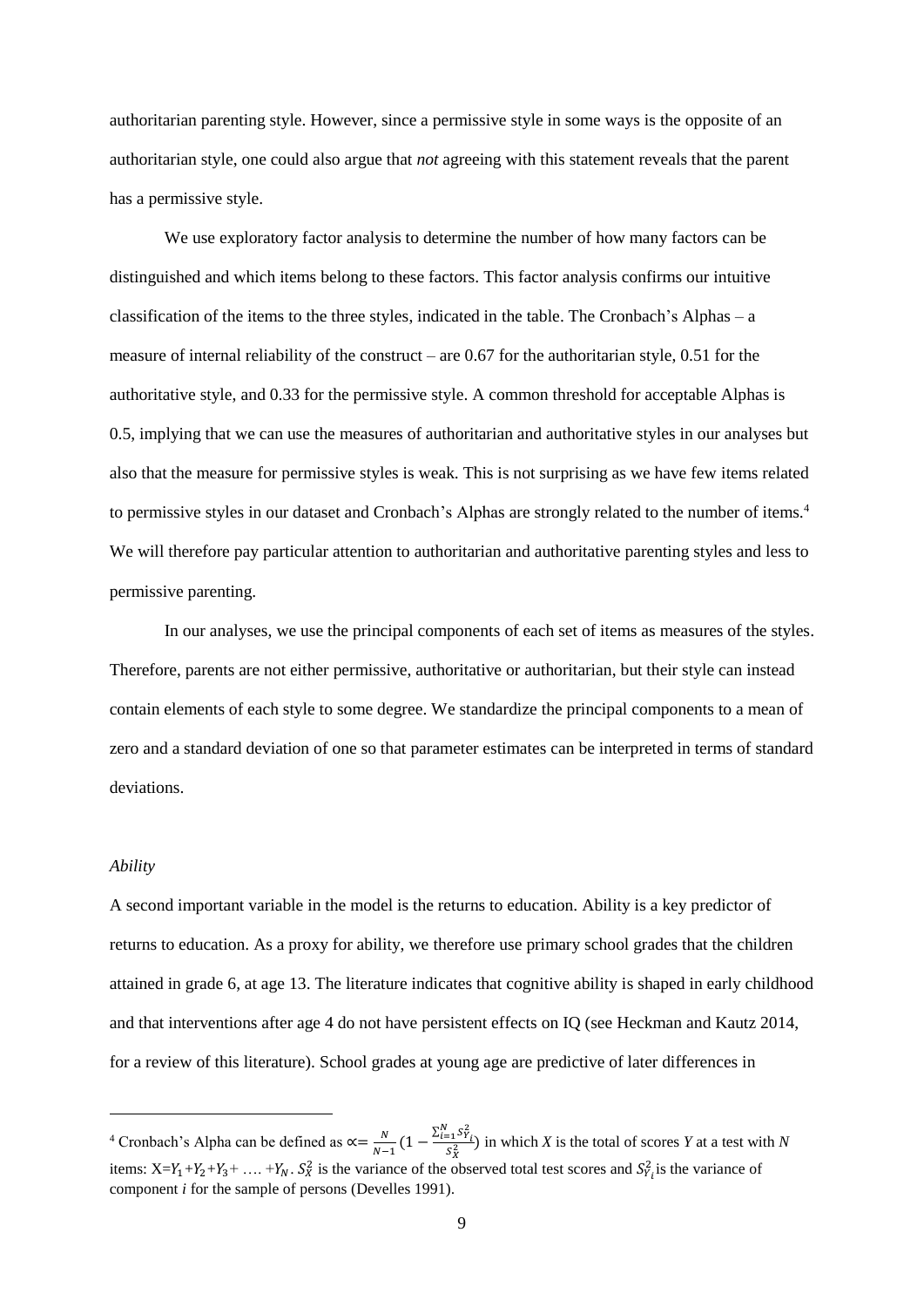cognitive ability between individuals, as cognitive ability remains rank-order constant after age seven (see, e.g., Borghans et al. 2008). Borghans and Verhagen (2018) show that test scores at age 6 predict test scores at age 13 with high precision. As a result, grades at age 13 capture the persistent component of IQ. Figure 4 gives a histogram of the raw scores of this variable. In the analyses, we standardize this variable to a mean of zero and a standard deviation of one.

#### *The incumbency premium µ*

 $\overline{a}$ 

The incumbency premium  $\mu$  is the comparative advantage of parents in transmitting skills to their children. This comparative advantage is higher when parents expect the lives of their children to be similar to their own. The recent literature on intergenerational mobility shows the importance of multiple generations' effects where the influence of grandparents must be taken into account (*cf.* Braun and Stuhler 2018, Lindahl et al. 2015, Nybom and Stuhler 2014, Olivetti and Paserman 2015, Olivetti, Paserman and Salisbury 2016). Thus, we refer to the incumbency premium as the dynasty variable *µ*.

Our measure of  $\mu$  can be interpreted as the parents' occupational expectation for the child based on their own occupational attainment, in comparison with their own parents' educational and occupational attainments. In our data, we observe the educational level of the *j*-th child's parents (interviewee and husband of interviewee) and grandparents (parents of the interviewee and parents of the partner of the interviewee), each on a scale with nine levels.<sup>5</sup> We name these variables  $EDUC_{p,j}$ and  $EDUC_{g|p,j}$ , respectively, in which *p* indicates the sex of the parent (0=mother and 1=father) and *g* indicates the sex of the grandparent (0=grandmother and 1=grandfather). Similarly, we have observations for the parents' and grandparents' occupations on a scale with nine levels.<sup>6</sup> We name these levels  $\mathit{OCC}_{p,j}$  and  $\mathit{OCC}_{g|p,j}$ , respectively.

<sup>5</sup> These educational levels are: (1) Elementary school only, (2) Vocational school, (3) Folk high school, (4) Junior secondary school, drop outs, noncommissioned officer´s training, dental nurse´s training (completed), (5) Junior secondary school, (6) Upper secondary school, drop outs, (7) Upper secondary school, (8) University (no degree), college of art exam, college of music exam, officer in the reserve, school of social studies (exam), (9) University degree, officer's training (for military officers).

 $6$  See appendix Table A1. These occupational levels are: (1) Upper middle class: owners of real estate and large farms, managers and large scale Entrepreneurs, (2) Upper middle class: high officials and employees other than managers, (3) Lower middle class: officials and nonagricultural employees, (4) Lower middle class: nonagricultural entrepreneurs, (5) Lower middle class: agriculture, (6) Working class: low rank employees, (7)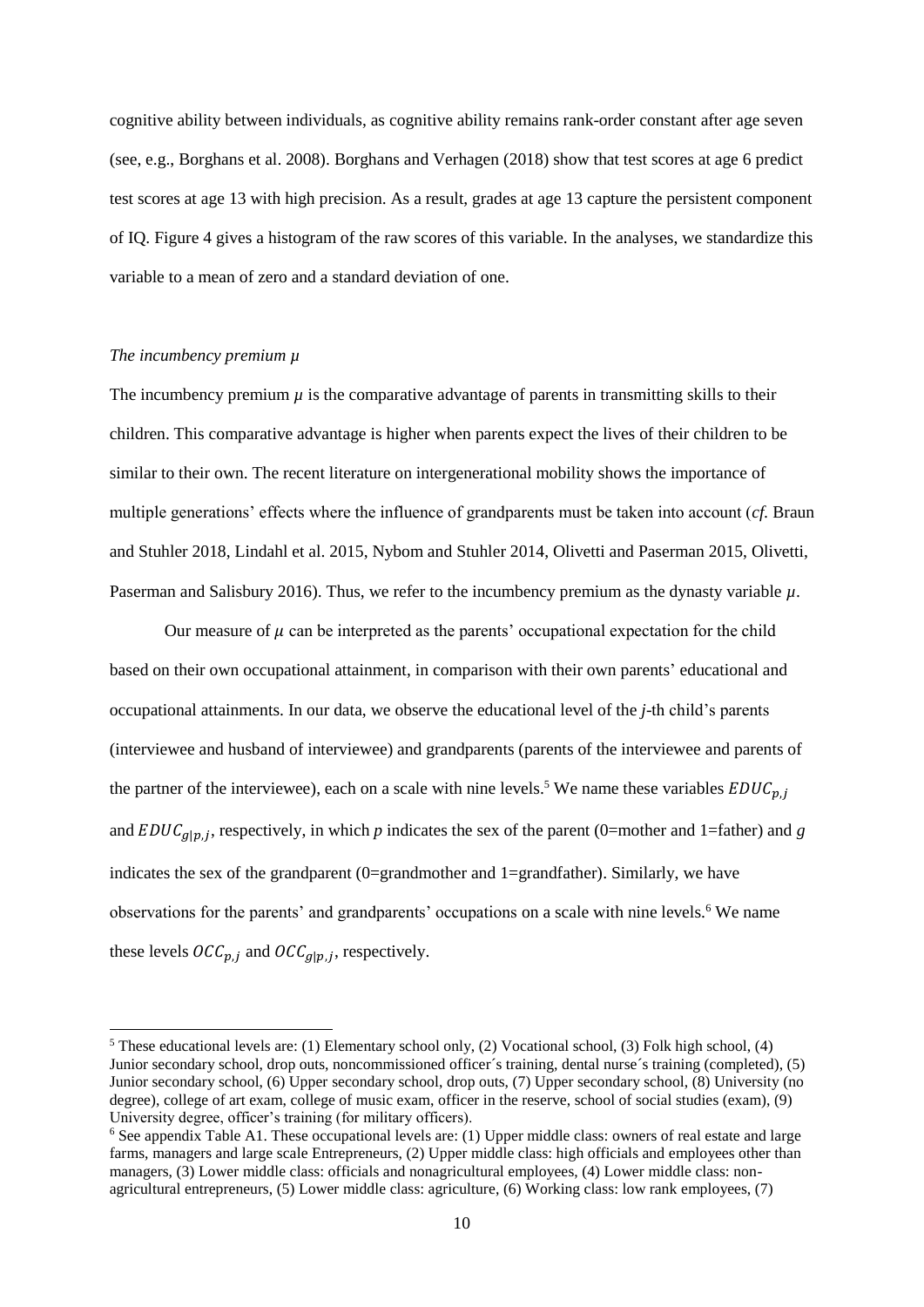Let's assume that parents' and grandparents' occupations are fixed, and that the following relationships hold for expected occupational attainment:

(1) 
$$
E[OCC_{p,j}] = \alpha_p + \sum_{g=0}^{1} (\beta_{gp} EDUC_{g|p,j} + \gamma_{gp} OCC_{g|p,j}) \quad \text{for } j = 1, ..., N
$$
  
with 
$$
OCC_{p,j} = E[OCC_{p,j}] + \varepsilon_{p,j}; E[\varepsilon_j] = E[(\varepsilon_{0j}, \varepsilon_{1j})'] = 0 \text{, and } Var[\varepsilon_j] = \begin{bmatrix} \sigma_0^2 & \rho \\ \rho & \sigma_1^2 \end{bmatrix}.
$$

This equation expresses the occupational expectations in an intergenerational mobility setting: it suggests that the expected occupation of child  $\hat{j}$ 's parent  $\hat{p}$  is linearly related to the educational attainments and occupational choices of the child's grandparents *g*.

In a second step, explained more fully below, we use the parameters of this model to predict what the parents expect the child's occupation to be.

One issue in our model is that the relationships differ for mothers and fathers of each individual child, but are correlated when  $\rho \neq 0$ . In essence, when  $\rho > 0$  this may be due to, or associated with, assortative mating. Greenwood *et al.* (2014), for example, estimate a simultaneous equation model to correct for the possibility of assortative mating bias. In a regression of attainment of one parent (education or occupation), the authors include the attainment of the other parent. The model contains both endogenous and exogenous regressors. A problem with this approach is that the parameter estimates are subject to endogeneity bias. We suggest an alternative approach to account for the possibility that  $\rho$  may be non-zero. The fact that the system of equations (1) consists of a set of seemingly unrelated regression equations (Zellner 1962) allows us to obtain efficient and unbiased estimates for the parameter vector  $\mathbf{\theta} = (\alpha_0, \alpha_1, \beta_{00}, \beta_{01}, \beta_{10}, \beta_{11}, \gamma_{00}, \gamma_{01}, \gamma_{10}, \gamma_{11})'$ . System (1) contains the same set of exogenous regressors for both parents' equations. For a given child the errors are correlated across the equations but uncorrelated across individual children. The correlation parameter  $\rho$  is not separately identified, but the GLS parameter estimates are linear unbiased and efficiently estimated, and given that  $\rho > 0$ , all signs remain unchanged. Another advantage when

l

Working class: non-agricultural skilled workers, (8) Working class: non-agricultural unskilled workers, (9) Working class: agricultural workers.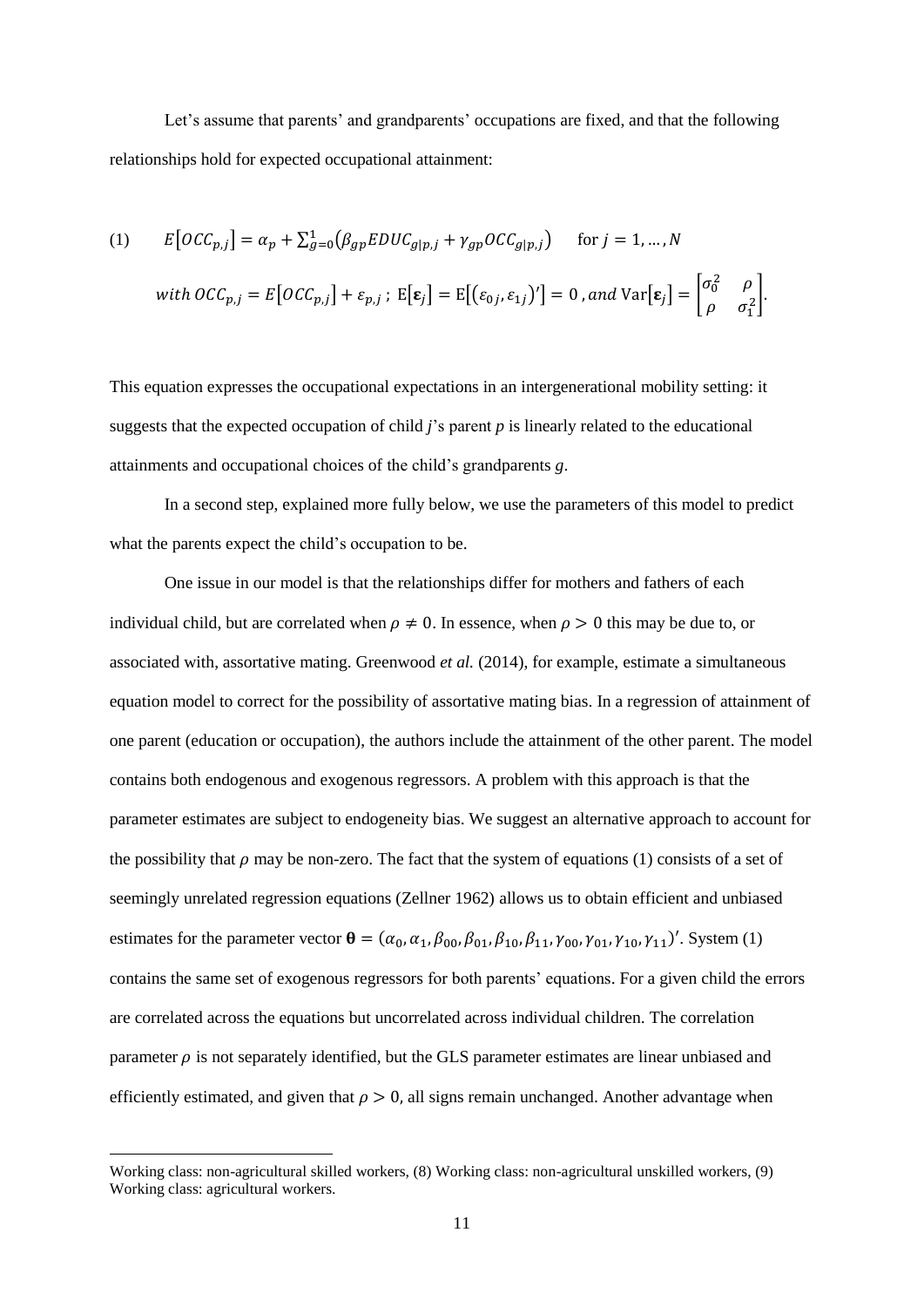measuring expected occupational attainment using SURE instead of SEM is that we can use all available information, including single parent households instead of using couples only.

Given the estimates  $\hat{\theta}_{SIRE}$ , it is possible to obtain an estimate  $\hat{\mu}(j|s)$  for the occupation the parents expect the child to attain as follows. We assume that the parameters in (1) remain unchanged through time. That is, we assume that at the time the parents form their expectations about the child's occupation later in life, the system upon which these expectations are based is the same system – in terms of parameters – as the one which relates their own realized occupational levels to the occupational and educational levels of their own parents. Admittedly, this is a strong assumption, although not peculiar in a longitudinal regression framework. Consequently, we can use the parameters from (1) to estimate the expected occupation of the child given the *parents'* education and occupation. Dependent on whether the child is a girl or a boy, we compute the expectation  $\hat{\mu}(j|s)$  as

$$
\hat{\mu}(j|s) = \hat{\alpha}_s + \sum_{p=0}^{1} (\hat{\beta}_{ps} EDUC_{p,j} + \hat{\gamma}_{ps} OCC_{p,j}), \text{ for } j = 1, ..., N
$$

in which *s* is the child's gender (0=female, 1=male). It is important to note that the constant  $\hat{\alpha}_s$  is merely a scaling variable and does not matter in this respect; μ̂ is our measure for the *incumbency premium*. It will be part of and included into a linear regression with a constant variable that differs for every parenting style.

Figure 5 shows a histogram of the raw scores of  $\hat{\mu}$ . In the analyses, we standardize this variable to a mean of zero and a standard deviation of one.

One interesting question is how the predicted occupation relates to the occupation the child actually has later in life. Actual occupations of the children are recorded in 1980 and 1990. The correlations between predicted and actual occupations turn out to be very strong: 0.36 in 1980 and 0.31 in 1990.<sup>7</sup> Therefore, it appears that the occupation our model predicts the child will have later on is a strong predictor of the actual occupation of the child.

l

<sup>&</sup>lt;sup>7</sup> We also estimated this correlation separately for men and women. For men, the correlations between predicted and actual occupations are 0.37 in 1980 and 0.35 in 1990. For women, these correlations are much lower: 0.27 in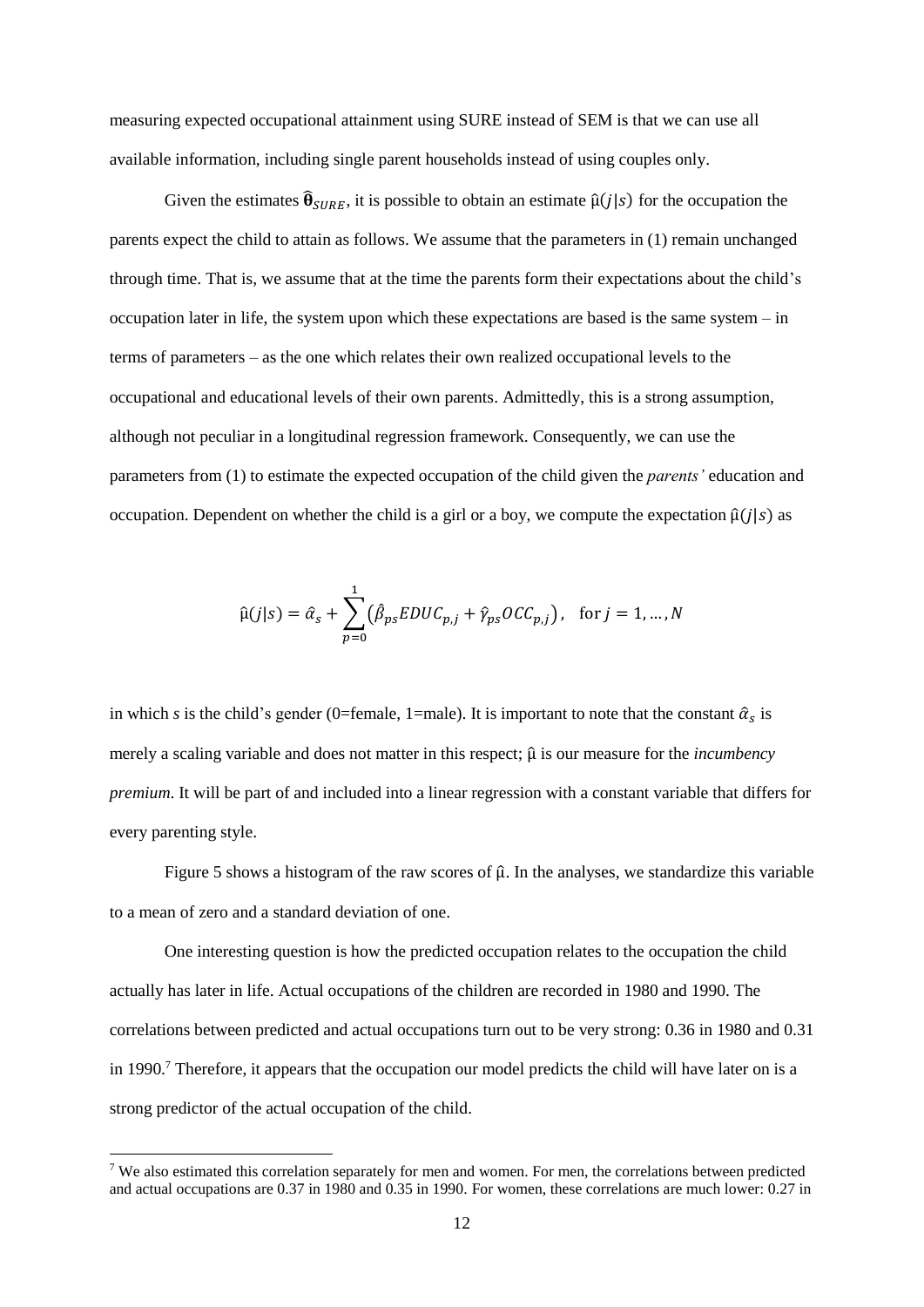## Later in life outcomes<sup>8</sup>

We observe grade-point averages in compulsory school and high school and the highest education level completed with a diploma (e.g. high school, college). The grade-point averages are taken from local school registers in grade 9 in compulsory school and in the last year of upper secondary school.<sup>9</sup> Next to this, we have information on the choice of whether or not to enroll in the science track in high school.

Our next set of outcomes relates to long-run labor market performance. Data on long-run labor market outcomes are collected from several sources. We use the 1980 Census to collect information on earnings and disposable income at age 27. Administrative registers available between the years 1990 and 2001 are used to measure income at ages 37 and 47 respectively. We proxy long-run income by averaging incomes between ages 37 and 48 years (Böhlmark and Lindquist 2006; Haider and Solon 2006). Annual labor income, measured in thousands of SEK, comes originally from registers based on employers' compulsory reports to the tax authorities. It includes sickness benefits, parental benefits and income from self-employment and farming activity but excludes capital income, pensions, unemployment benefits and social assistance. Our measures of parental socio-economic status include both the father's and the mother's total annual labor income in 1963. These were taken from the official tax register and all amounts are presented in current prices. We calculate the average annual number of unemployment days per year and the share of years receiving welfare for the same period.

Additionally, we study health outcomes: obesity (BMI > 30) at military enlistment and early death (by age 50). Our choice of variables is driven by data availability. Some additional data on health are available but, unfortunately, this information is considered extra sensitive by the Swedish board of ethical approval and by the principal investigators of the SBC. We applied for the data but were not granted access. Therefore, we had to restrict our analysis to the measures that were made available to

 $\overline{a}$ 

<sup>1980</sup> and 0.20 in 1990. An explanation for these lower correlations for women is that they more often participate in the labor market than their parents.

<sup>8</sup> Parts of this section are similar as in Golsteyn, Grönqvist and Lindahl (2014).

<sup>&</sup>lt;sup>9</sup> In the 1960s, grades were on a scale of 1–5 and relative to the performance of other students. The population grade distribution was assumed to be normal, which generates a national average for each cohort of 3.0.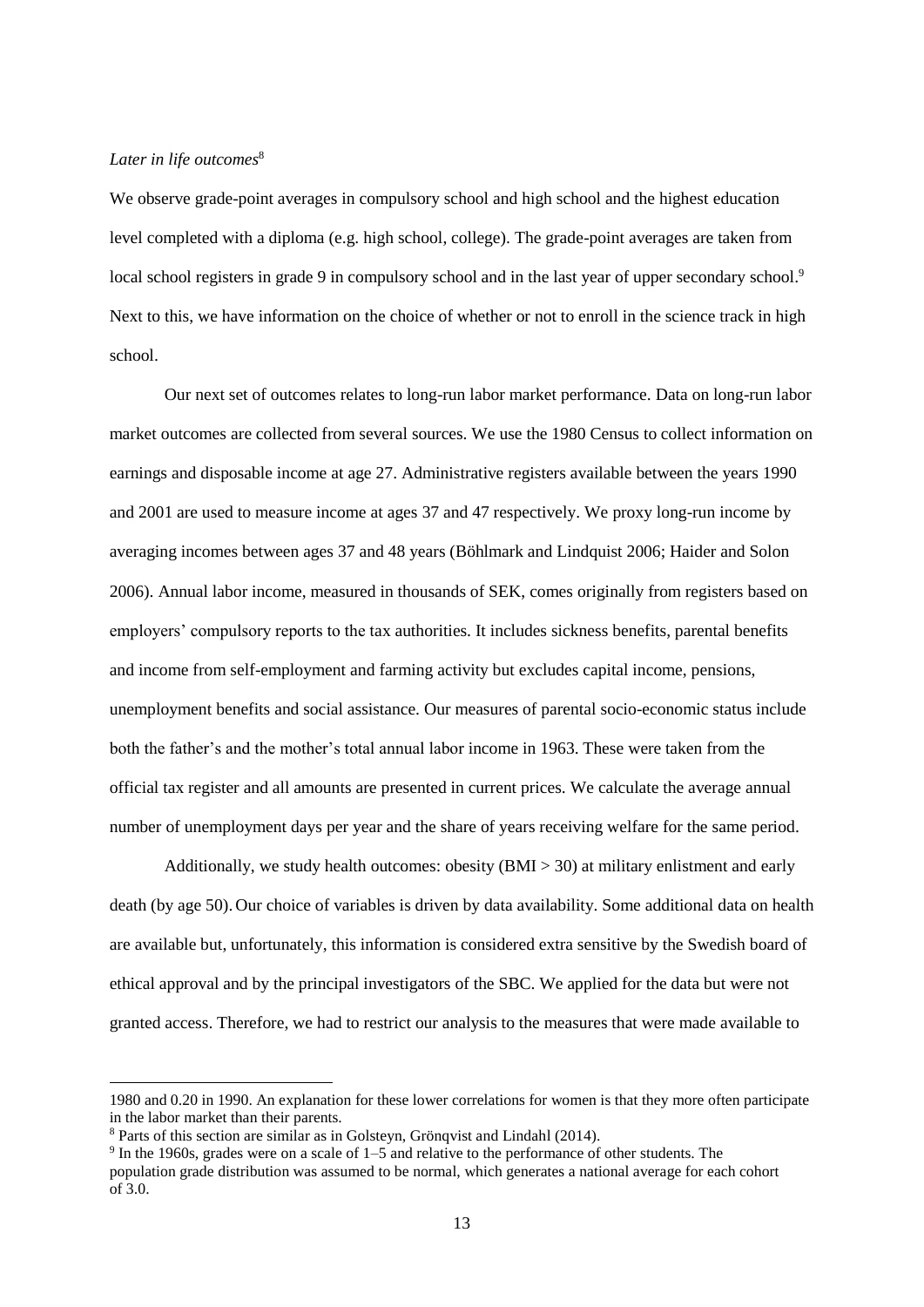us: BMI and all-cause mortality. Table 2 gives descriptive statistics of all life outcomes used in the analyses.

## **5. Results**

#### *The relationship between parenting styles, ability and the incumbency premium*

We first investigate whether levels of ability and the incumbency premium predict the choice for parenting styles.

The model predicts that when the returns to human capital are higher, the opportunity costs of permissive parenting increase. Table 3 shows that higher ability is indeed associated with a lower chance of choosing a permissive or authoritarian parenting style. Figure 6 confirms this finding.

A second prediction of the model is that dynastic parents who expect their children to have similar careers as themselves will be more prone to be authoritarian. The table indeed shows that a higher incumbency premium is associated with a higher chance to be authoritarian. Figure 7 confirms this finding.

Table A2 in the appendix shows the correlations between separate parenting styles items, and the incumbency premium and ability. The relationship between authoritarian items and the incumbency premium is generally positive, confirming the predictions of the theory. For authoritative items, both the negative relationship with the incumbency premium and the positive relationship with ability are in line with the theory. For permissive parenting, the negative correlations with ability are in line with the theoretical predictions.

Table A3 uses only information about occupations (so not of education) to define the incumbency premium. The resulting correlations remain similar to those in table 3.

# *The predictive power of parenting styles, ability and the incumbency premium on later labor market outcomes*

We now turn to the question under which circumstances the different parenting styles can be beneficial for children. In table 4, we analyze the effects on a vector of life outcomes of parenting styles, incumbency premium levels and the interactions between these variables. Table 5 shows the effects on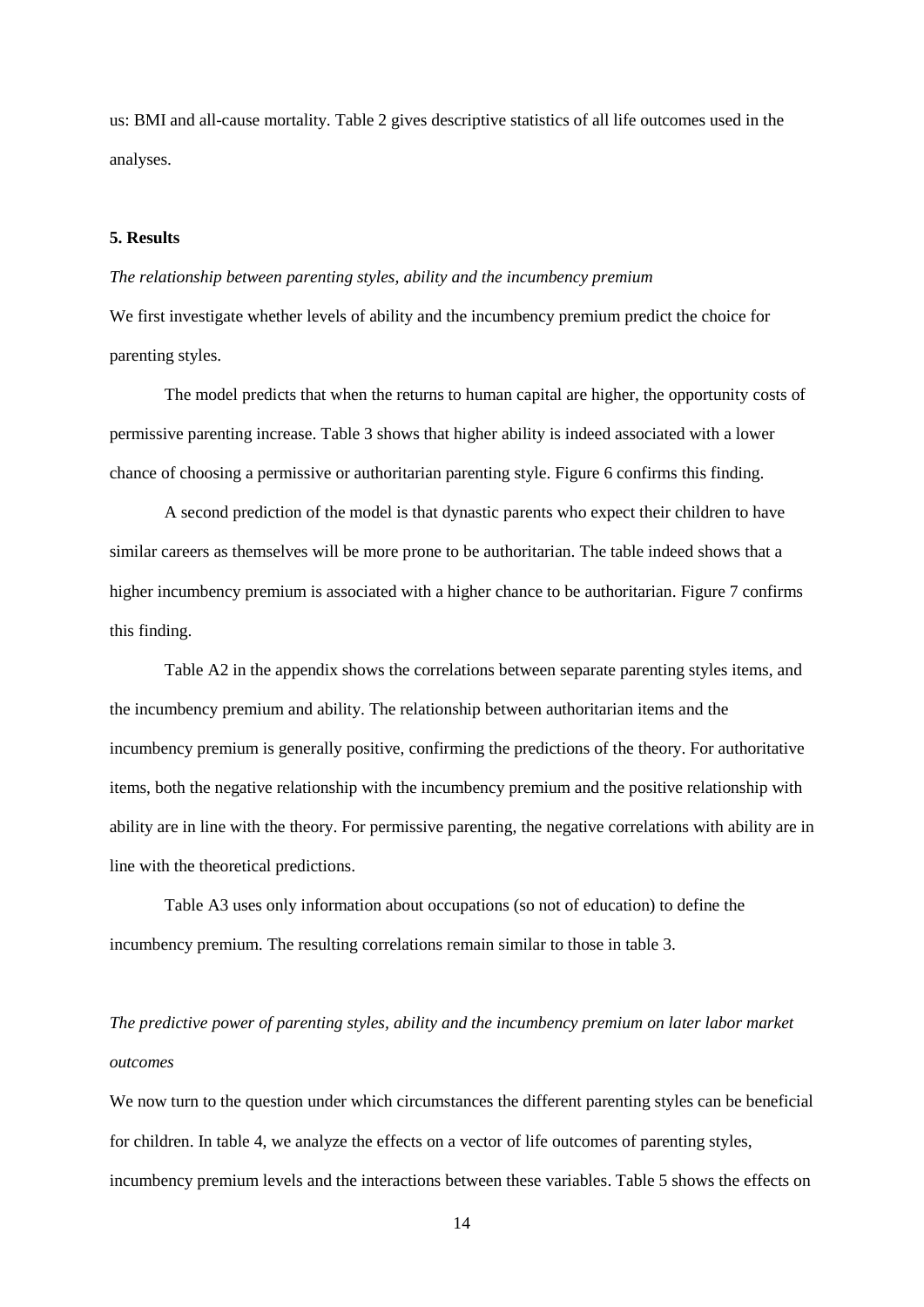a vector of life outcomes of parenting styles, ability levels and the interactions between these variables.

Table 4 reveals firstly that the incumbency premium is a strong predictor of life outcomes. Growing up in an environment with low occupational mobility (high  $\hat{\mu}$ ) has adverse effects on several of the life outcomes, with the important exception of the positive effects on the wage at young ages. Children raised in such an environment follow less education, are more often on welfare or unemployed, and have a higher likelihood of an early death. They have higher wages at age 27, consistent with the idea that they get a head start in the labor market by following in their parents' footsteps. This benefit has disappeared by the age of 37, and at age 47 such children earn significantly less than children whose parents are less restrictive in having similar expectations for their child's future education and occupations.

Secondly, the table shows adverse effects of having authoritarian parents for several outcomes. Children with such parents invest less in education, have lower wages at age 37 and 47, and are more often on welfare. Children who have parents with a more permissive style achieve a lower GPA in compulsory school and in upper secondary school. Children with authoritative parents generally achieve favorable outcomes although the relationships are only significant for compulsory school GPA, the probability to complete upper secondary school, and for long term income.

Thirdly, the table reveals the interaction effects between parenting styles and the incumbency premium. An interesting finding is that the interaction between growing up in environments with low occupational mobility and authoritarian parenting styles is often significantly positive, notably for the chance to complete college and for income at age 37 and 47. This result shows that when occupational mobility is low, children benefit from having authoritarian parents. The interactions between the incumbency premium and authoritative or permissive parenting are less strong and mostly insignificant. An exception is that children in environments with low occupational mobility may benefit from having permissive parents in terms of compulsory school GPA, the chance to complete college, and for wages at age 37.

Table A4 uses only information about occupations (so not of education) to define the incumbency premium. The resulting correlations remain similar to those in table 4.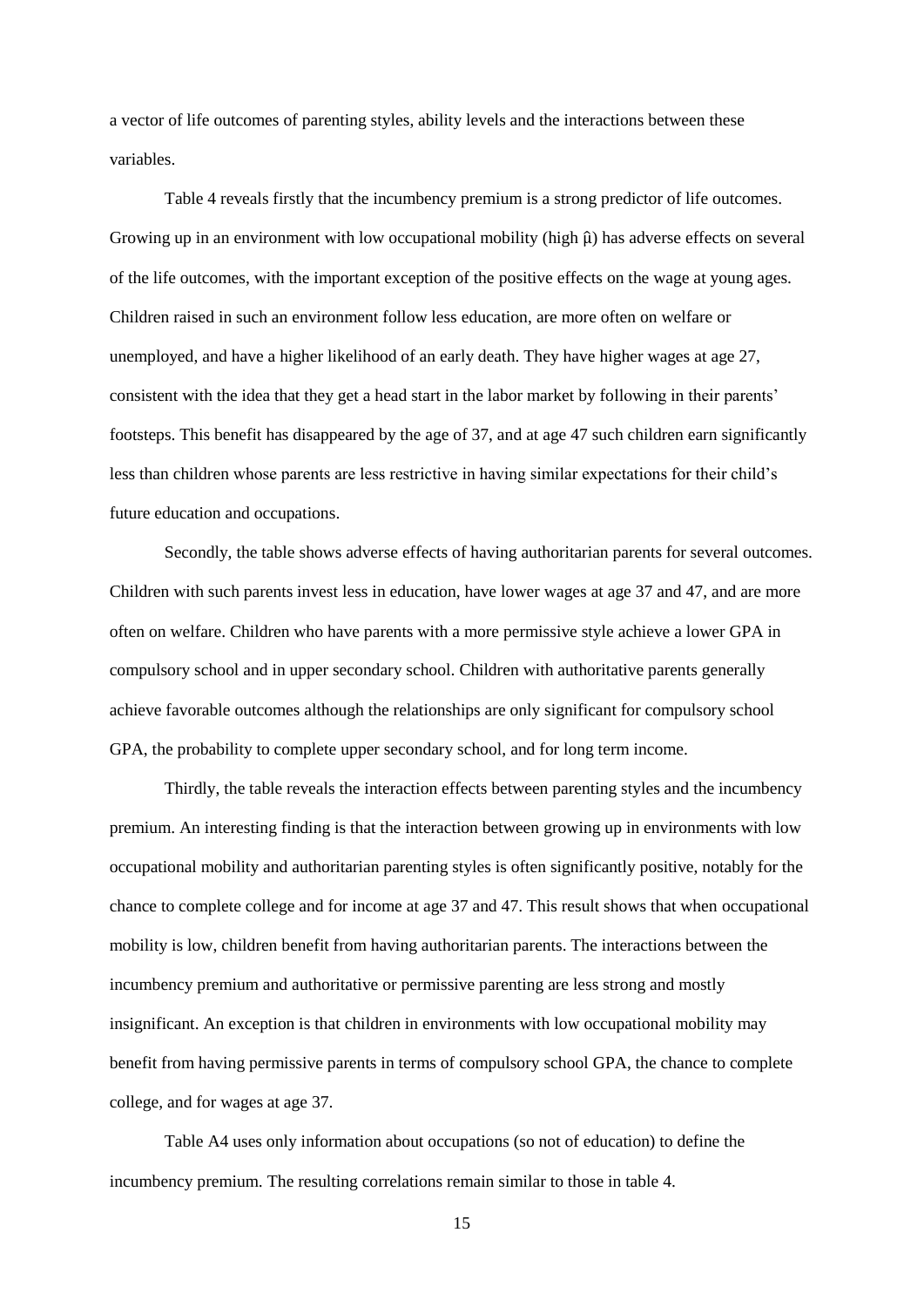Table 5 investigates the relationship between life outcomes and ability levels in combination with parenting styles. Ability has favorable relationships with all variables. In line with human capital theory, children with higher ability take on average more schooling, have higher wages, are less often on welfare or unemployed, and they are less likely to be obese or die at an early age.<sup>10</sup> In this table, the interactions between parenting styles and ability levels are mostly insignificant. This may imply that there is less support for the model in the ability dimension. One exception is the negative interaction between ability and authoritarian parenting in the relationship with completed college as the dependent variable. This interaction implies that when ability levels are higher, children are less likely to complete college if they have authoritarian parents.

## **6. Conclusions**

l

Our paper investigates the empirical support of Doepke and Zilibotti's (2017) model with individual level data and extends their work by investigating the consequences of adopting certain parenting styles for outcomes later in life. We use data from the Stockholm Birth Cohort data, enriched with censuses data. The results partly support the model. Parents more often choose an authoritarian parenting style when occupational mobility is low. This choice benefits children in the long run. Children who grow up in environments with less occupational mobility have higher wages if they had authoritarian parents. In environments with more occupational mobility, children with authoritarian parents have lower wages. The effects we find are remarkably strong given that in one country at one point in time, variation in parenting styles is not expected to be very large.

This analysis helps to explain why parents choose different styles to raise their children. Our main conclusion is that there is not one optimal parenting style, but instead that the quality of the choice for a parenting style depends on the environment. This conclusion does not necessarily imply that parents always choose the style that fits best to the environment. Our results indicate that many parents could have made a better choice given their circumstances. Policy makers, pedagogues, and

<sup>&</sup>lt;sup>10</sup> Parents can be a valuable source of information to their children. Parenting styles determine how parents inform their children about, for example, schooling opportunities. Hoxby and Turner (2015) highlight the role of informational interventions in changing high achieving, low income children's awareness on key human capital topics such as educational costs, curricula availability in schools, and peers they seek.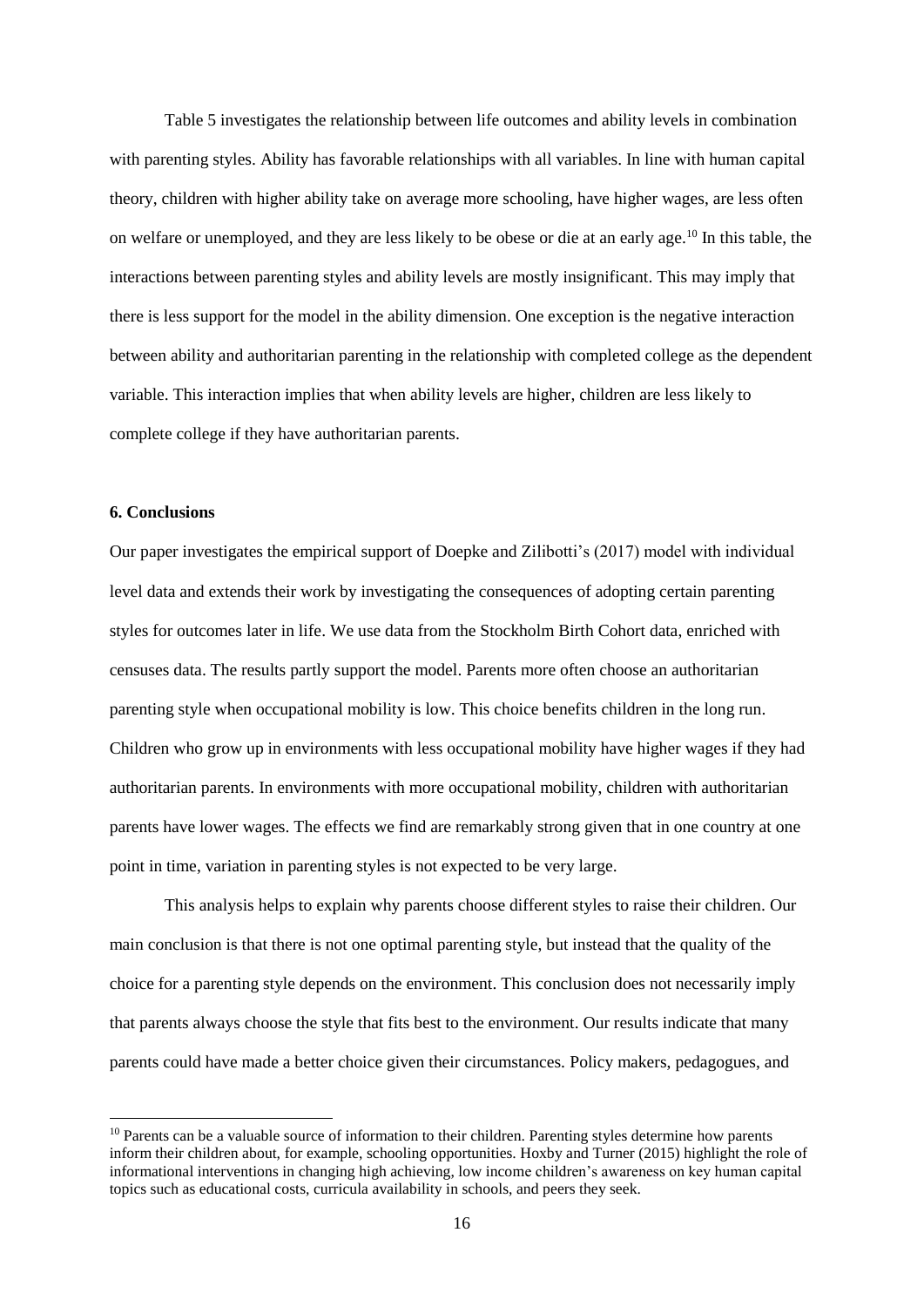other parental advisors may be able to help parents to choose their style by examining the circumstances in which the family operates.

## **References**

- Baumrind, D. (1967). Child care practices anteceding three patterns of preschool behavior. *Genetic Psychology Monographs* 75(1), 43-88.
- Böhlmark, A., Lindquist, M.J. (2006). Life-cycle variation in the association between current and lifetime income: replication and extension for Sweden. *Journal of Labor Economics* 24(4), 879–96.
- Borghans, L., Duckworth, A., Heckman, J., and ter Weel, B. (2008), The economics and psychology of personality traits. *Journal of Human Resources* 43(4), 972-1059.
- Borghans, L., Verhagen, A. (2018). Identifying Children's High Cognitive Abilities at an Early Age. Mimeo, Maastricht University.
- Braun, T., Stuhler, J. (2018). The transmission of inequality across multiple generations: testing recent theories with evidence from Germany. *The Economic Journal* 128(609), 576-611.
- Burton, P., Phipps, S., Curtise, L. (2002). All in the family: A simultaneous model of parenting style and child conduct. *The American Economic Review* 92(2), 368-372.
- Cobb-Clark, D., Salamanca, N., Zhu, A. (2016). Parenting style as an investment in human development. IZA DP No. 9686.
- Cosconati, M. (2009). Parenting style and the development of human capital in children. Unpublished Manuscript, Bank of Italy.
- Develles, R. (1991). *Scale Development*. Sage Publications.
- Doepke, M., Zilibotti, F. (2017). Parenting with style: altruism and paternalism in intergenerational preference transmission. *Econometrica* 85(5), 1331-71.
- Dooley, M., Stewart, J. (2007). Family income, parenting styles and child behavioural–emotional outcomes. *Health Economics* 16(2), 145-162.
- Ermisch, J. (2008). Origins of social immobility and inequality: parenting and early child development. National Institute Economic Review 205(1), 62-71.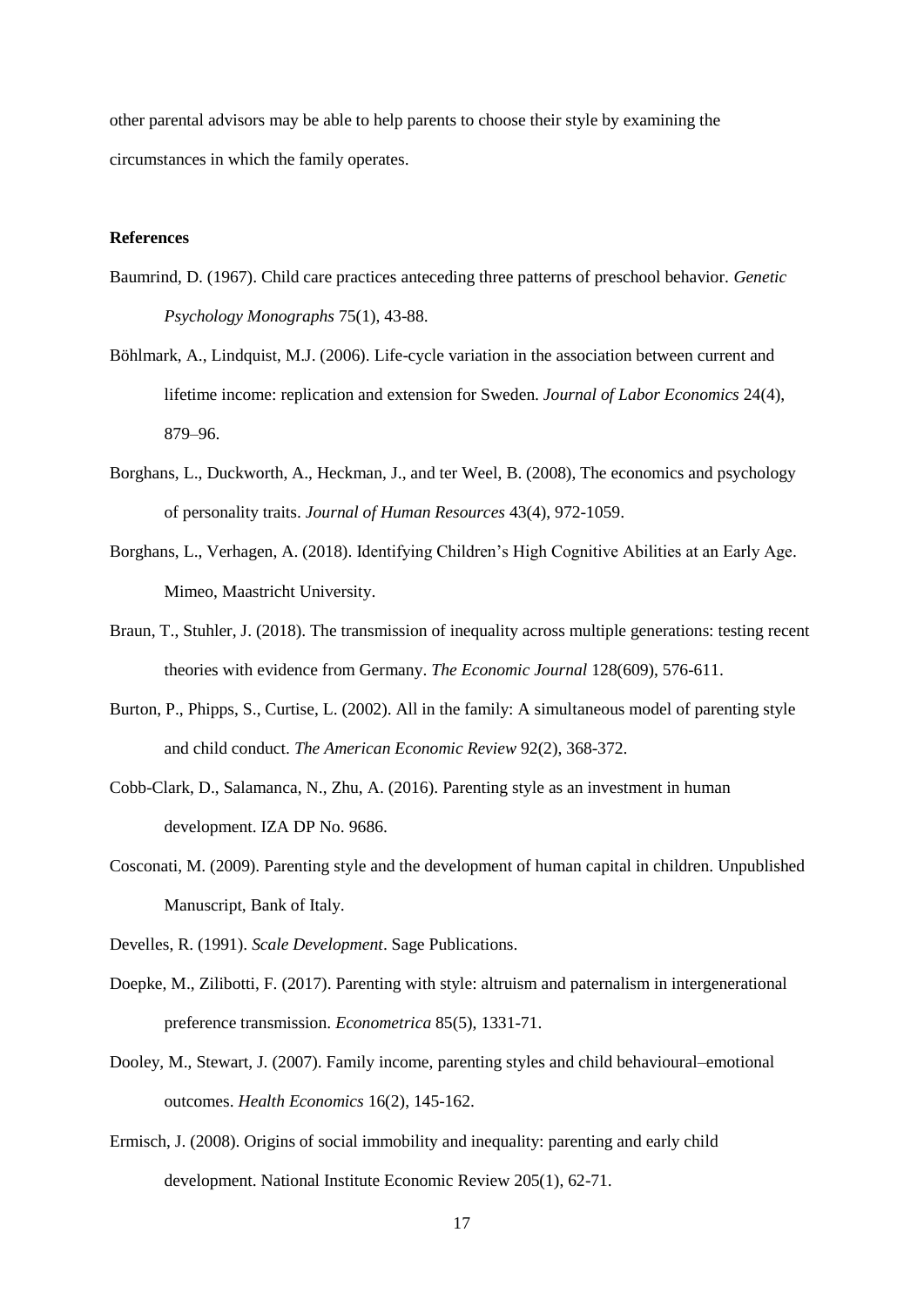- Fiorini, M., Keane, M. (2014). How the allocation of children's time affects cognitive and noncognitive development. *Journal of Labor Economics* 32(4), 787- 836.
- Golsteyn, B., Grönqvist, H., Lindahl, L. (2014). Adolescent time preferences predict lifetime outcomes. *Economic Journal* 124(580), F739–61.
- Greenwood, J., Guner N., Kocharkov, G., Santos, C. (2014). Marry you like: assortative mating and income inequality. *American Economic Review* P&P, 104(5), 348-53.
- Haider, S. and Solon, G. (2006). Life-cycle variation in the association between current and lifetime earnings. *American Economic Review* 96(4), 1308–20.
- Hao, L., Hotz, V.J., Jin, G. (2008). Games parents and adolescents play: Risky behaviour, parental reputation and strategic transfers. *Economic Journal* 118, 515-555.
- Heckman, J., Kautz, T. (2014). Fostering and measuring skills: interventions that improve character and cognition. In: J. Heckman, J.E. Humphries, and T. Kautz (eds.), The myth of achievement tests: the GED and the role of character in American life, Chicago: University of Chicago Press, 2014.
- Hoxby, C., Turner, S. (2015). What high-achieving low-income students know about college. *The American Economic Review* (P&P) 105(5), 514-517.
- Kanbur, R., Stiglitz, J.E. (2016). Dynastic inequality, mobility, and equality of opportunity. *Journal of Economic Inequality* 14(4), 419-434.
- Lindahl, L. (2011). A comparison of family and neighborhood effects on grades, test scores, educational attainment and income – evidence from Sweden. *Journal of Economic Inequality* 9(2), 207–26.
- Lindahl, M., Palme, M., Sandgren Massih, S., Sjögren, A. (2015). Long-term intergenerational persistence of human capital: an empirical analysis of four generations. *Journal of Human Resources* 50(1), 1-33.
- Lundberg, S., Romich, J., Tsang, K.P. (2009). Decision-making by children. *Review of Economics of the Household* 7(1), 1-30.
- Nybom, M., Stuhler, J. (2014). Interpreting trends in intergenerational mobility. Working Paper Series 3/2014, Stockholm University, Swedish Institute for Social Research.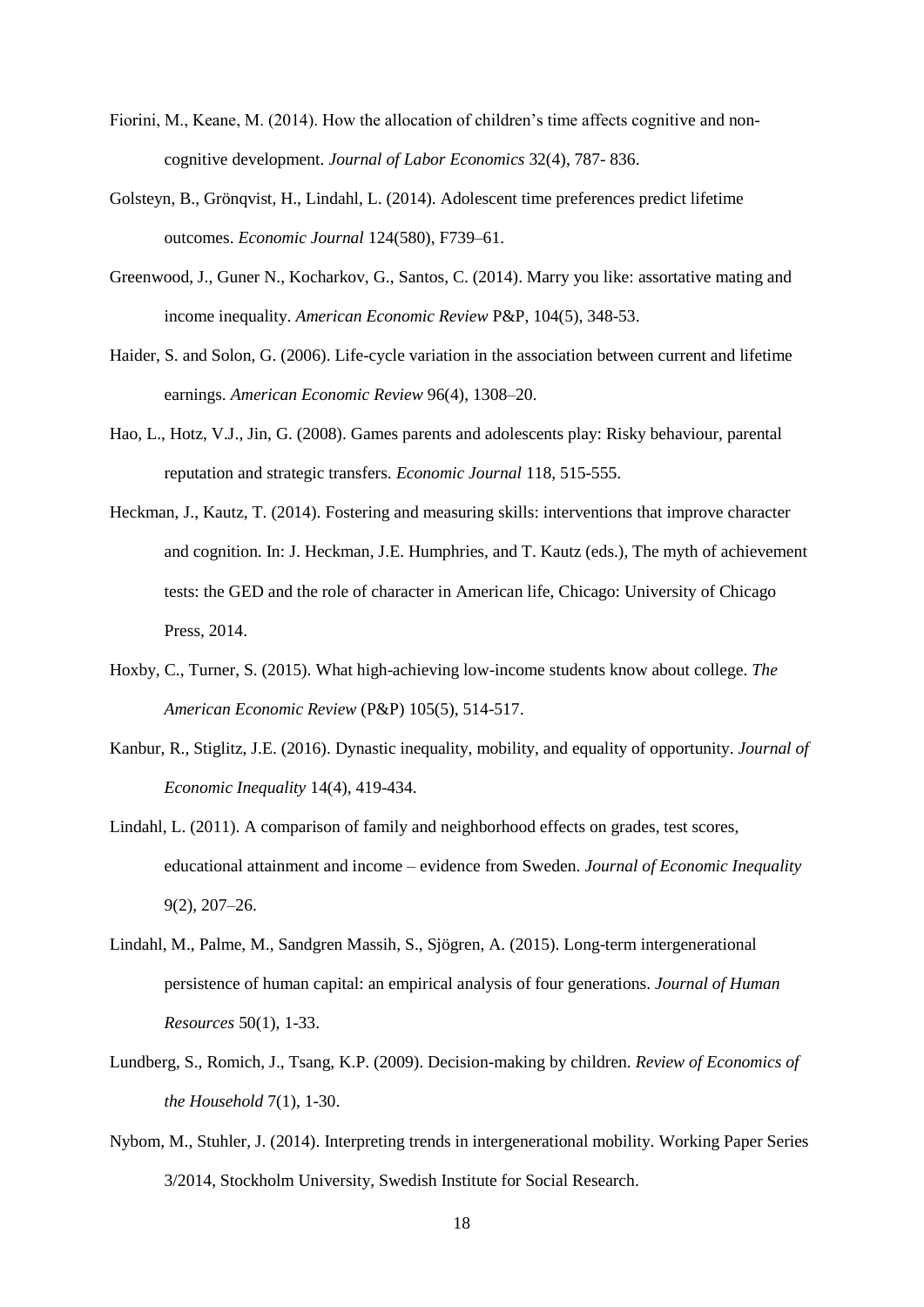- Olivetti, C., Paserman, M.D. (2015).In the name of the son (and the daughter): intergenerational mobility in the United States, 1850 –1940. *American Economic Review* 105(8), 2695–2724.
- Olivetti, C., Paserman, M.D., Salisbury, L. (2016). Three generation mobility in the United States, 1850-1940, NBER Working Paper 22094.
- Stenberg, S.-A. and Vågerö, D. (2006). Cohort profile: the Stockholm birth cohort of 1953, *International Journal of Epidemiology* 35(3), 546–8.
- Zellner A. (1962). An efficient method of estimating seemingly unrelated regression equations and tests of aggregation bias, *Journal of the American Statistical Association*, 57, 500-509.
- Zumbühl, M., Dohmen, T., Pfann, G. (2013). Parental investments and the intergenerational transmission of economic preferences and attitudes. ROA RM 2013/12.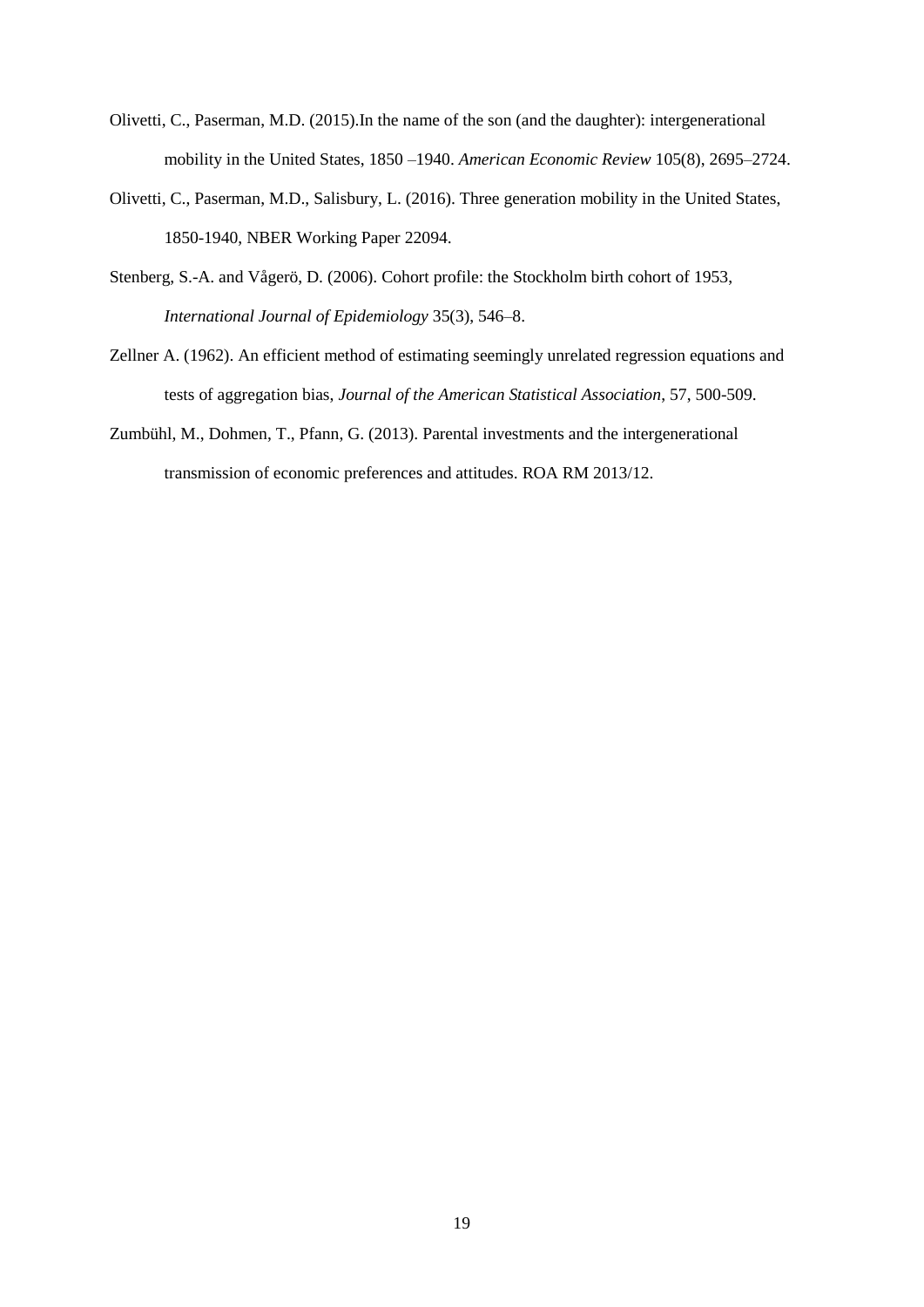**Figure 1** Model of parenting styles



Source: Doepke and Zilibotti (2017, p. 1355).

## **Figure 2**

Life outcomes, dynasties and authoritarian parenting style







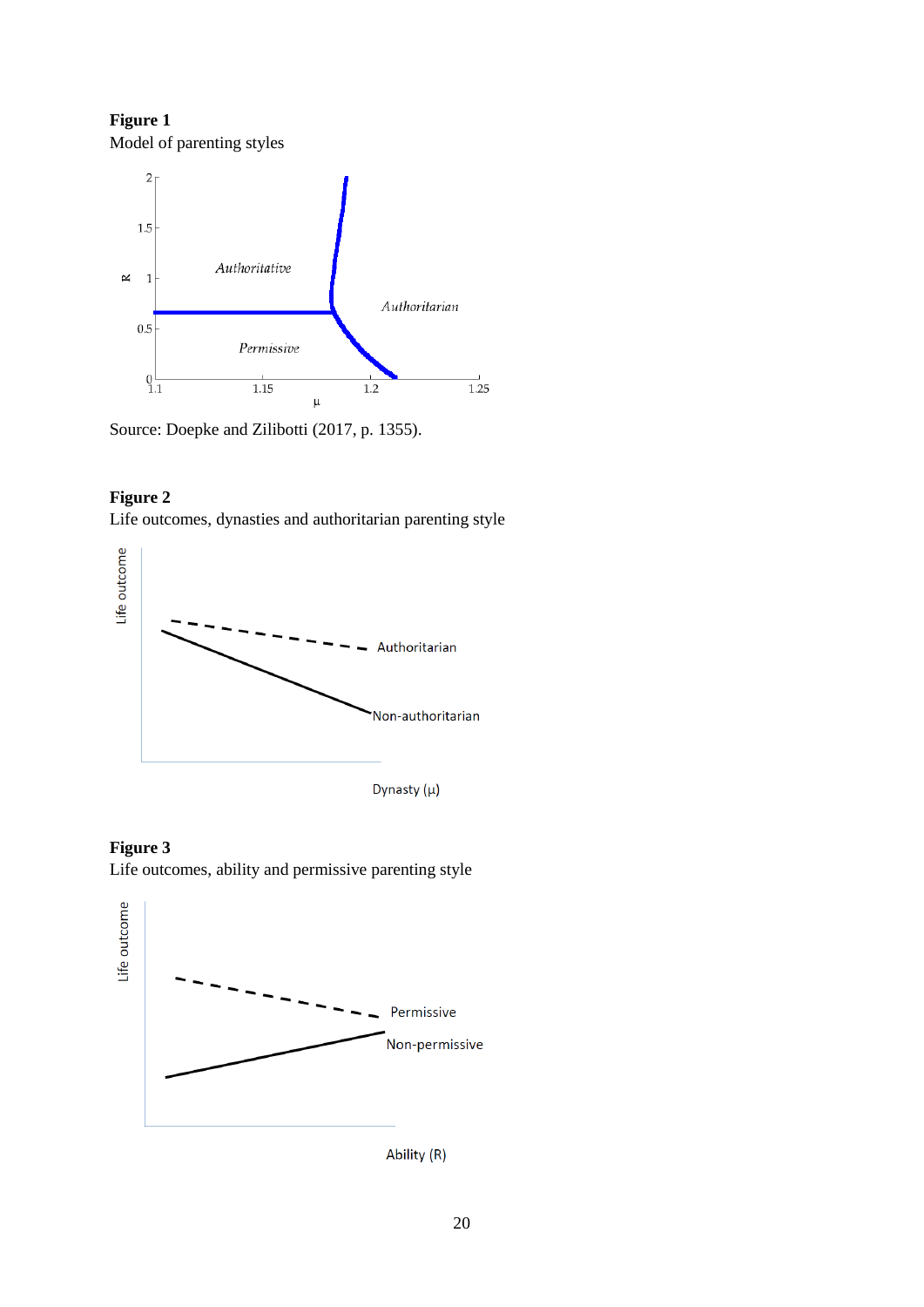|                                                                          |      |      | Std. |                |     |
|--------------------------------------------------------------------------|------|------|------|----------------|-----|
|                                                                          | Obs  | Mean | Dev. | Min            | Max |
| <b>Authoritarian</b>                                                     |      |      |      |                |     |
| Child must learn to obey                                                 | 2819 | 4.43 | 0.81 | 1              | 5   |
| Parents must not quarrel when the children are listening                 | 2819 | 3.91 | 1.23 | 1              | 5   |
| Children should be taught the difference between right and wrong         | 2819 | 4.93 | 0.27 | 3              | 5   |
| Children must have firm rules                                            | 2819 | 4.58 | 0.65 | 1              | 5   |
| When a child does not understand its own good, one has to force it       | 2819 | 3.01 | 1.15 | 1              | 5   |
| Children must respect their parents                                      | 2819 | 3.70 | 1.22 | $\mathbf{1}$   | 5   |
| Children should be taught to control themselves                          | 2819 | 3.76 | 1.01 | 1              | 5   |
| Too much freedom is not good for the child                               | 2819 | 3.76 | 1.10 | 1              | 5   |
| Parents must see to it that they are liked by the children               | 2819 | 3.83 | 1.14 | $\mathbf{1}$   | 5   |
| <b>Authoritative</b>                                                     |      |      |      |                |     |
| The child must learn how to manage on its own                            | 2819 | 4.40 | 0.63 | 1              | 5   |
| Children should be taught to think before acting                         | 2819 | 4.73 | 0.50 | $\mathbf{1}$   | 5   |
| The principal aim of child rearing is to develop the child's personality | 2819 | 4.64 | 0.59 | $\mathbf{1}$   | 5   |
| You have to be consistent when raising children                          | 2819 | 4.63 | 0.60 | 1              | 5   |
| One must give the child time                                             | 2819 | 4.83 | 0.40 | 1              | 5   |
| One must keep one's promises                                             | 2819 | 4.93 | 0.27 | $\overline{2}$ | 5   |
| Permissive                                                               |      |      |      |                |     |
| The most important thing is that the child is happy and content          | 2819 | 4.20 | 0.97 | 1              | 5   |
| Children ought to have things their own way                              | 2819 | 1.67 | 0.78 | 1              | 5   |
| The most important is that parents are fond of their children            | 2819 | 4.89 | 0.38 | 1              | 5   |
| If only the child feels loved, nothing else matters                      | 2819 | 3.53 | 1.14 | 1              | 5   |

**Table 1** Statements on parenting styles

Note: The answer categories ranged from 1 "Quite wrong" to 5 "Quite right."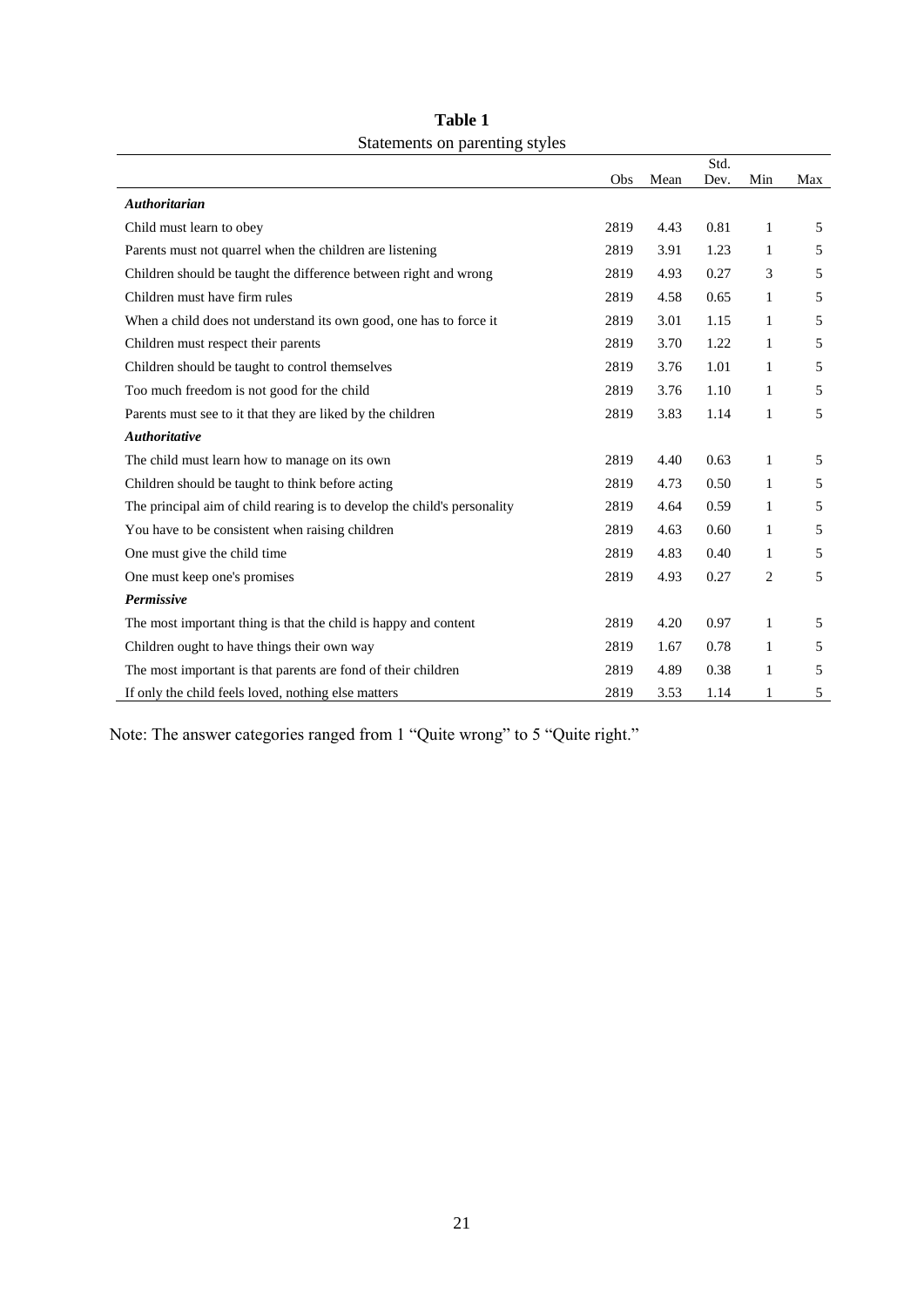



**Figure 5** Histogram dynasty

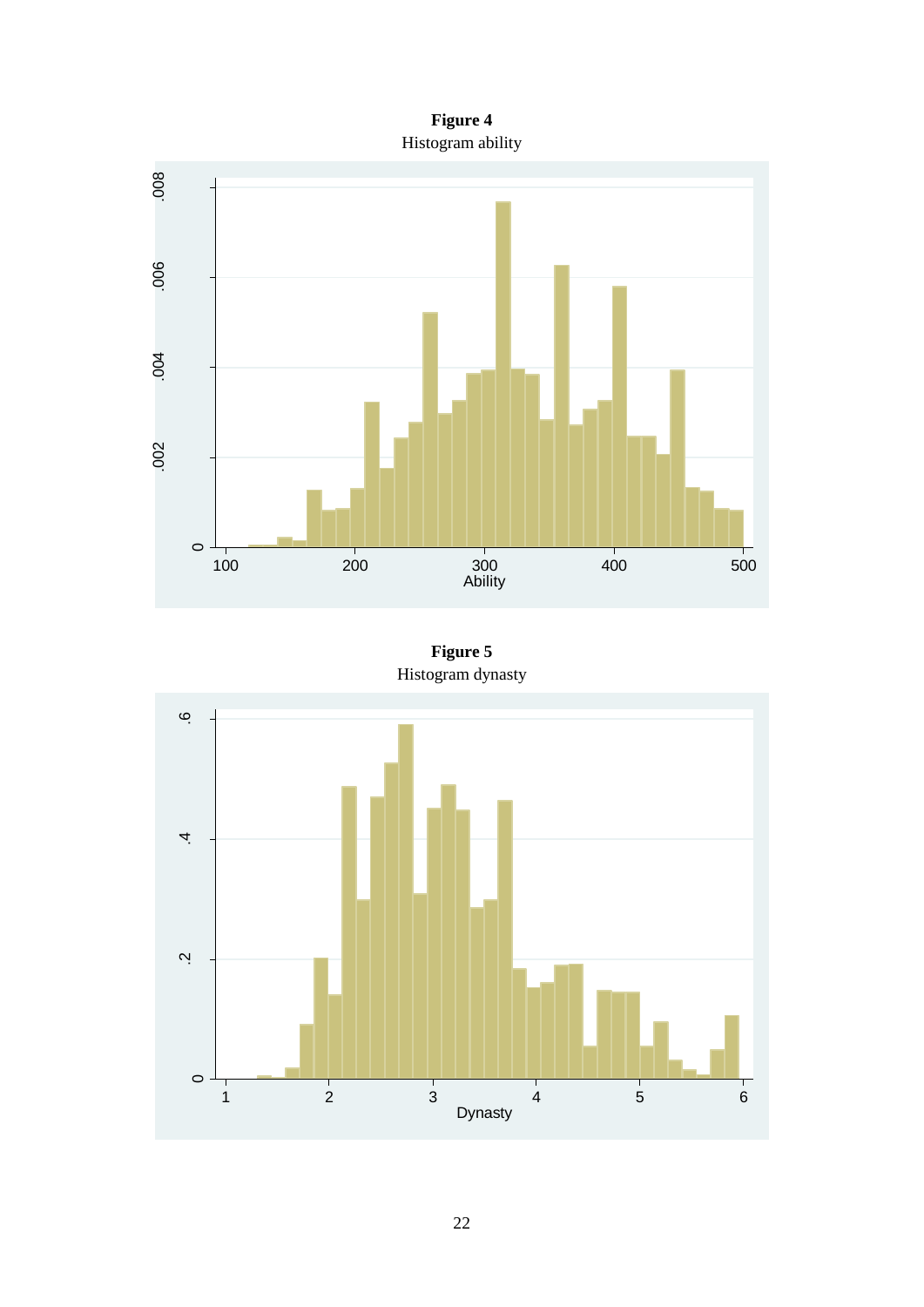| Summary statistics of the outcomes   |      |          |           |              |       |  |  |  |  |  |  |
|--------------------------------------|------|----------|-----------|--------------|-------|--|--|--|--|--|--|
| Variable                             | Obs  | Mean     | Std. Dev. | Min          | Max   |  |  |  |  |  |  |
|                                      |      |          |           |              |       |  |  |  |  |  |  |
| Compulsory school GPA (standardized) | 2632 | $\Omega$ | 1         | $-2.72$      | 2.04  |  |  |  |  |  |  |
| Upp. sec. school GPA (standardized)  | 1396 | $\Omega$ | 1         | $-3.25$      | 2.23  |  |  |  |  |  |  |
| Completed upp. sec. school           | 2819 | 0.53     | 0.50      | $\theta$     | 1     |  |  |  |  |  |  |
| Completed college                    | 2819 | 0.23     | 0.42      | $\mathbf{0}$ | 1     |  |  |  |  |  |  |
| Enrolled in science track            | 1396 | 0.30     | 0.46      | $\Omega$     | 1     |  |  |  |  |  |  |
| Log earnings age 27                  | 2740 | 6.19     | 0.81      | $\mathbf{0}$ | 7.84  |  |  |  |  |  |  |
| Log earnings age 37                  | 2611 | 12.15    | 0.71      | 6.47         | 14.23 |  |  |  |  |  |  |
| Log earnings age 47                  | 2456 | 12.39    | 0.79      | 5.32         | 15.05 |  |  |  |  |  |  |
| Log long-run income                  | 2715 | 12.13    | 0.89      | 3.26         | 15.21 |  |  |  |  |  |  |
| Share years on welfare               | 2768 | 0.06     | 0.17      | $\Omega$     | 1     |  |  |  |  |  |  |
| Annual unemployment days             | 2763 | 13.01    | 32.14     | $\mathbf{0}$ | 238   |  |  |  |  |  |  |
| Obese at enlistment                  | 1427 | 0.10     | 0.30      | $\mathbf{0}$ | 1     |  |  |  |  |  |  |
| Early death                          | 2819 | 0.03     | 0.16      | $\mathbf{0}$ | 1     |  |  |  |  |  |  |

**Table 2** Summary statistics of life outcomes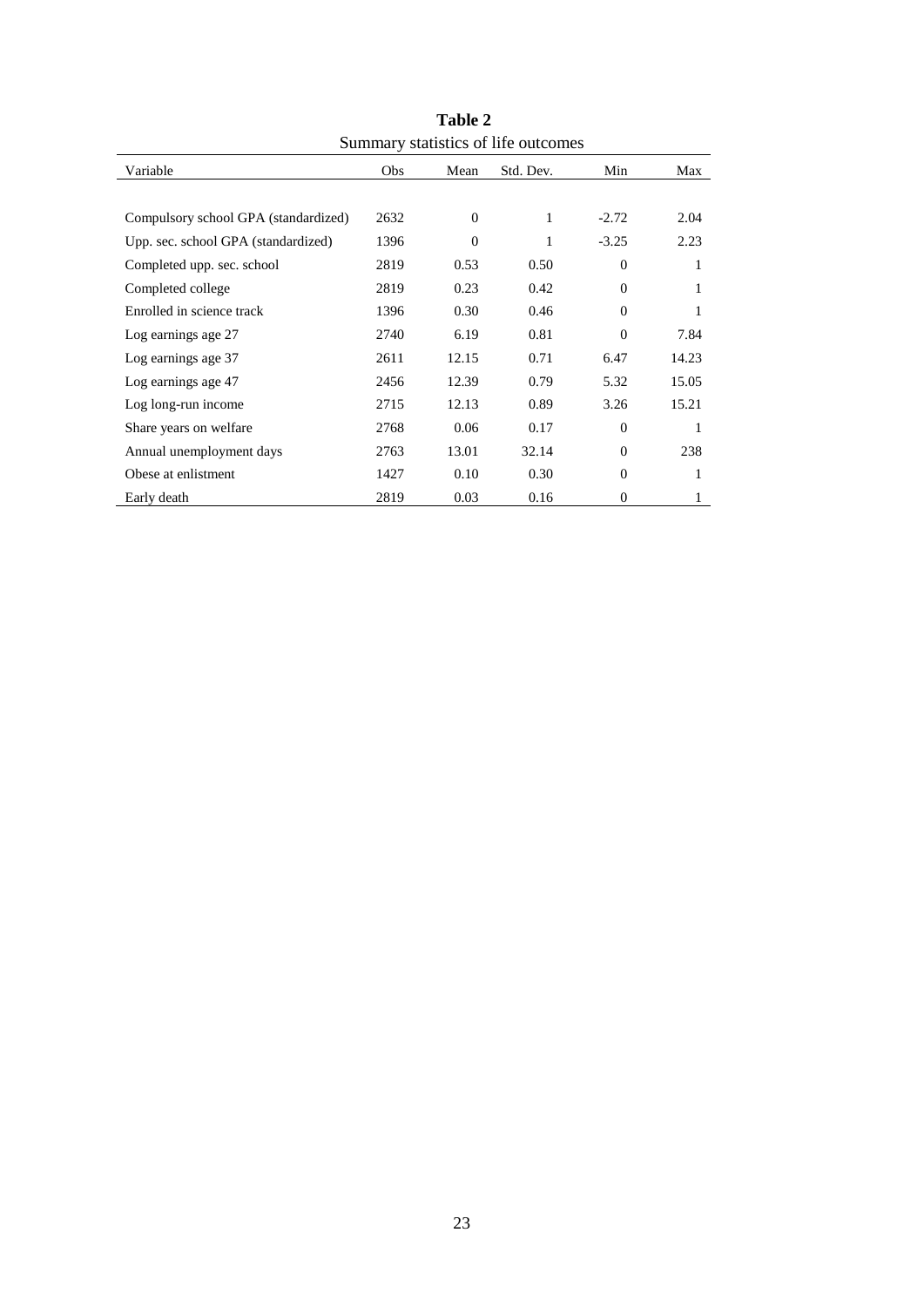| Table 3                                                 |               |               |             |  |  |  |  |  |  |  |
|---------------------------------------------------------|---------------|---------------|-------------|--|--|--|--|--|--|--|
| Ability and dynasty as determinants of parenting styles |               |               |             |  |  |  |  |  |  |  |
|                                                         | (1)           | (2)           | (3)         |  |  |  |  |  |  |  |
|                                                         | Authoritarian | Authoritative | Permissive  |  |  |  |  |  |  |  |
| Dynasty                                                 | $0.202***$    | $-0.032$      | $0.092***$  |  |  |  |  |  |  |  |
|                                                         | (0.019)       | (0.022)       | (0.019)     |  |  |  |  |  |  |  |
| Ability                                                 | $-0.206***$   | 0.012         | $-0.101***$ |  |  |  |  |  |  |  |
|                                                         | (0.019)       | (0.021)       | (0.020)     |  |  |  |  |  |  |  |
| Constant                                                | $-0.000$      | $-0.001$      | 0.000       |  |  |  |  |  |  |  |
|                                                         | (0.018)       | (0.019)       | (0.019)     |  |  |  |  |  |  |  |
| <b>Observations</b>                                     | 2,780         | 2,780         | 2,780       |  |  |  |  |  |  |  |
| R-squared                                               | 0.117         | 0.001         | 0.026       |  |  |  |  |  |  |  |

Notes: Each column shows the result of a regression with a measure of parenting style as the dependent variables and measures of ability and dynasty as independent variables. All dependent and independent measures are standardized with a

mean of zero and a standard deviation of one. Robust standard errors in parentheses. \*\*\* p<0.01, \*\* p<0.05, \* p<0.1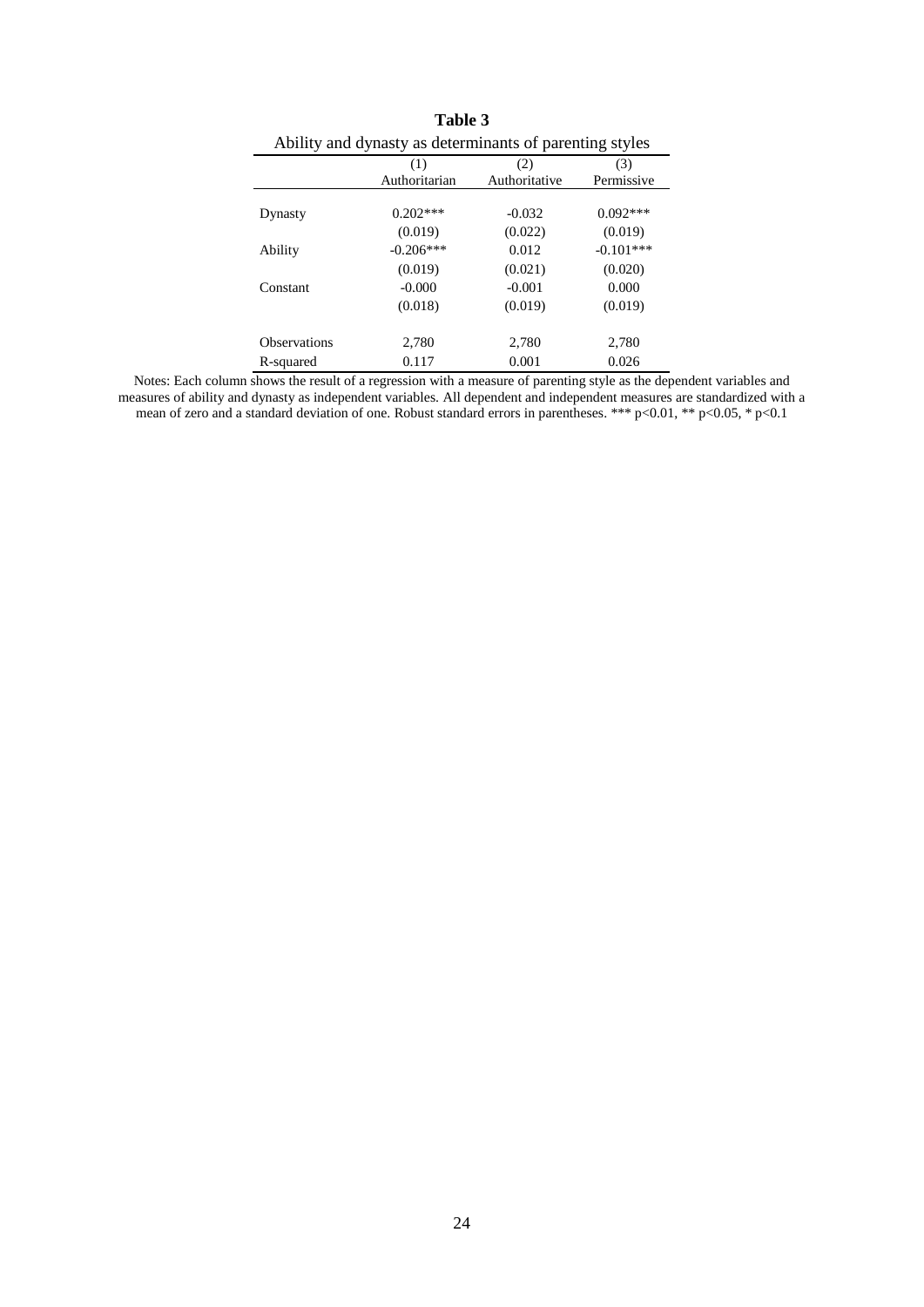**Figure 6** Choice for permissive and authoritative style given ability



**Figure 7** Choice for authoritarian style given the incumbency premium (mu)

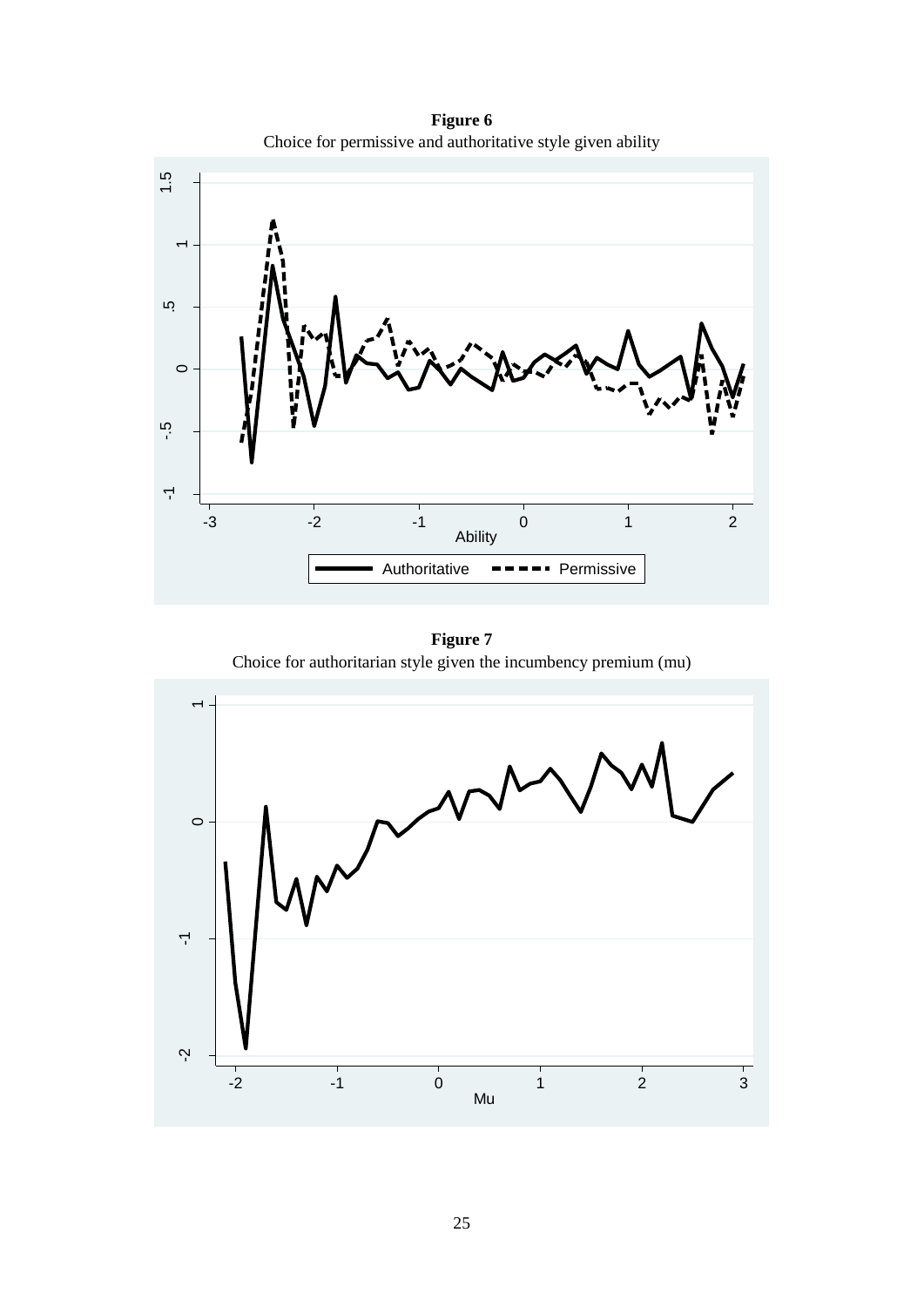|                       | (1)            | (2)            | (3)         | (4)         | (5)         | (6)        | (7)         | (8)         | (9)         | (10)       | (11)         | (12)       | (13)       |
|-----------------------|----------------|----------------|-------------|-------------|-------------|------------|-------------|-------------|-------------|------------|--------------|------------|------------|
|                       | Compulsory     | Upp. sec.      | Completed   | Completed   | Enrolled    | Log        | Log         | Log         | Log         | Share      | Annual       | Obese at   | Early      |
|                       | school GPA     | school GPA     | upp. sec.   | college     | in science  | earnings   | earnings    | earnings    | longterm    | years on   | unemployment | enlistment | death      |
|                       | (standardized) | (standardized) | school      |             | track       | age 27     | age 37      | age 47      | income      | welfare    | days         |            |            |
| Dynasty               | $-0.288***$    | $-0.235***$    | $-0.144***$ | $-0.115***$ | $-0.086***$ | $0.047***$ | $-0.004$    | $-0.065***$ | $-0.071***$ | $0.022***$ | $2.291***$   | 0.011      | $0.013***$ |
|                       | (0.019)        | (0.031)        | (0.009)     | (0.007)     | (0.015)     | (0.015)    | (0.015)     | (0.016)     | (0.019)     | (0.004)    | (0.687)      | (0.007)    | (0.004)    |
| Authoritarian         | $-0.186***$    | $-0.099***$    | $-0.093***$ | $-0.048***$ | $-0.010$    | $-0.017$   | $-0.046***$ | $-0.038**$  | $-0.062***$ | $0.010**$  | 1.223        | 0.005      | 0.001      |
|                       | (0.021)        | (0.032)        | (0.010)     | (0.009)     | (0.014)     | (0.018)    | (0.016)     | (0.019)     | (0.019)     | (0.004)    | (0.774)      | (0.009)    | (0.004)    |
| Authoritative         | $0.074***$     | 0.042          | $0.029***$  | 0.009       | 0.012       | $-0.005$   | 0.022       | 0.002       | $0.039**$   | $-0.000$   | $-0.087$     | $-0.003$   | $-0.000$   |
|                       | (0.019)        | (0.029)        | (0.009)     | (0.008)     | (0.013)     | (0.017)    | (0.015)     | (0.016)     | (0.020)     | (0.003)    | (0.673)      | (0.009)    | (0.003)    |
| Permissive            | $-0.046**$     | $-0.061**$     | $-0.010$    | $-0.009$    | $-0.018$    | $-0.009$   | $-0.005$    | $-0.015$    | $-0.018$    | $-0.002$   | $-1.205$     | $-0.008$   | $-0.006*$  |
|                       | (0.019)        | (0.030)        | (0.010)     | (0.008)     | (0.014)     | (0.018)    | (0.016)     | (0.016)     | (0.018)     | (0.004)    | (0.737)      | (0.009)    | (0.003)    |
| Authoritarian*Dynasty | $-0.002$       | 0.019          | $-0.003$    | $0.018**$   | $-0.013$    | 0.014      | $0.028**$   | $0.030*$    | $0.049**$   | 0.001      | $-0.018$     | $-0.000$   | 0.002      |
|                       | (0.021)        | (0.033)        | (0.010)     | (0.008)     | (0.015)     | (0.016)    | (0.014)     | (0.018)     | (0.019)     | (0.004)    | (0.743)      | (0.008)    | (0.004)    |
| Authoritative*Dynasty | $-0.006$       | 0.040          | $-0.004$    | $-0.006$    | $-0.000$    | $-0.015$   | $-0.014$    | $-0.015$    | $-0.009$    | $-0.002$   | 0.006        | $-0.006$   | $-0.001$   |
|                       | (0.018)        | (0.030)        | (0.008)     | (0.006)     | (0.014)     | (0.012)    | (0.013)     | (0.013)     | (0.015)     | (0.003)    | (0.648)      | (0.006)    | (0.003)    |
| Permissive*Dynasty    | $0.046**$      | 0.024          | 0.012       | $0.018**$   | $-0.003$    | 0.022      | $0.027*$    | 0.001       | 0.006       | $-0.003$   | $-0.207$     | 0.010      | $-0.006$   |
|                       | (0.019)        | (0.031)        | (0.009)     | (0.007)     | (0.016)     | (0.018)    | (0.016)     | (0.015)     | (0.019)     | (0.004)    | (0.714)      | (0.008)    | (0.004)    |
| Constant              | $-0.023$       | $-0.120***$    | $0.524***$  | $0.219***$  | $0.269***$  | $6.184***$ | 12.135***   | $12.384***$ | 12.112***   | $0.061***$ | 13.049***    | $0.098***$ | $0.027***$ |
|                       | (0.019)        | (0.028)        | (0.009)     | (0.008)     | (0.013)     | (0.016)    | (0.015)     | (0.017)     | (0.018)     | (0.003)    | (0.658)      | (0.009)    | (0.003)    |
| Observations          | 2,632          | 1,396          | 2,819       | 2,819       | 1,396       | 2,740      | 2,611       | 2,456       | 2,715       | 2,768      | 2,763        | 1,427      | 2,819      |
| R-squared             | 0.152          | 0.082          | 0.151       | 0.114       | 0.031       | 0.005      | 0.009       | 0.015       | 0.020       | 0.024      | 0.008        | 0.005      | 0.008      |

| Table 4                                                                         |
|---------------------------------------------------------------------------------|
| Life outcome regressions with interactions between parenting styles and dynasty |

Notes: Each column shows the result of a regression with a life outcome as the dependent variables and measures of parenting styles and dynasty as independent variables. All independent

measures are standardized with a mean of zero and a standard deviation of one. Robust standard errors in parentheses. \*\*\* p<0.01, \*\* p<0.05, \* p<0.1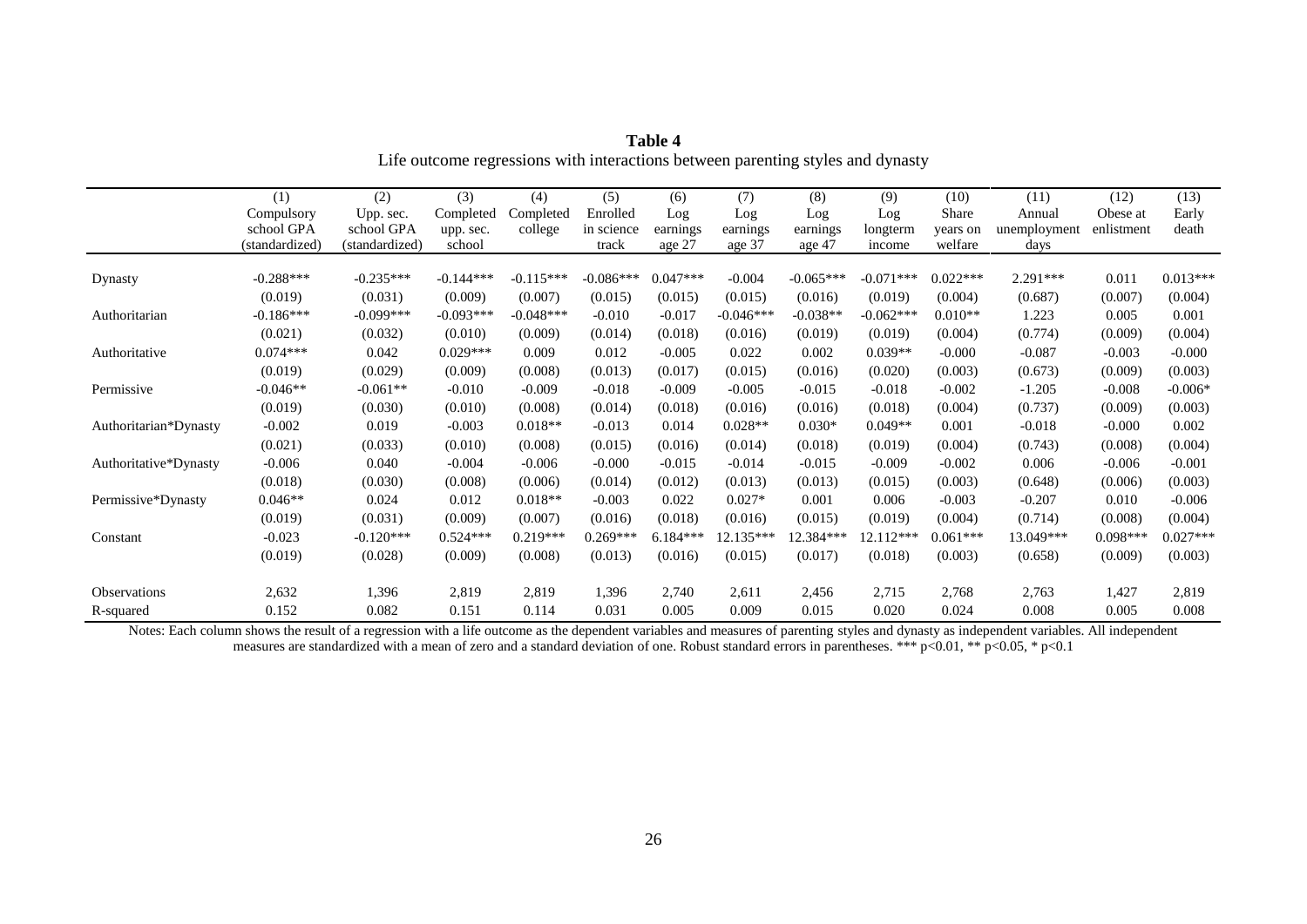|                       | (1)            | (2)            | (3)         | (4)         | (5)        | (6)        | (7)         | (8)        | (9)        | (10)        | (11)         | (12)        | (13)        |
|-----------------------|----------------|----------------|-------------|-------------|------------|------------|-------------|------------|------------|-------------|--------------|-------------|-------------|
|                       | Compulsory     | Upp. sec.      | Completed   | Completed   | Enrolled   | Log        | Log         | Log        | Log        | Share       | Annual       | Obese at    | Early       |
|                       | school GPA     | school GPA     | upp. sec.   | college     | in         | earnings   | earnings    | earnings   | longterm   | years on    | unemployment | enlistment  | death       |
|                       | (standardized) | (standardized) | school      |             | science    | age 27     | age 37      | age 47     | income     | welfare     | days         |             |             |
|                       |                |                |             |             | track      |            |             |            |            |             |              |             |             |
| Ability               | $0.767***$     | $0.667***$     | $0.272***$  | $0.192***$  | $0.224***$ | $0.074***$ | $0.125***$  | $0.182***$ | $0.249***$ | $-0.043***$ | $-5.053***$  | $-0.034***$ | $-0.016***$ |
|                       | (0.013)        | (0.029)        | (0.007)     | (0.007)     | (0.013)    | (0.018)    | (0.015)     | (0.016)    | (0.016)    | (0.004)     | (0.689)      | (0.009)     | (0.004)     |
| Authoritarian         | $-0.036**$     | $-0.046$       | $-0.055***$ | $-0.023***$ | 0.006      | 0.010      | $-0.014$    | $-0.015$   | $-0.019$   | 0.005       | 0.782        | $-0.003$    | $-0.000$    |
|                       | (0.015)        | (0.034)        | (0.009)     | (0.008)     | (0.013)    | (0.018)    | (0.016)     | (0.019)    | (0.018)    | (0.004)     | (0.769)      | (0.010)     | (0.004)     |
| Authoritative         | 0.006          | $-0.013$       | 0.013       | $-0.002$    | 0.009      | $-0.020$   | 0.004       | $-0.007$   | 0.015      | 0.003       | 0.221        | $-0.001$    | $-0.000$    |
|                       | (0.014)        | (0.029)        | (0.008)     | (0.008)     | (0.011)    | (0.016)    | (0.014)     | (0.016)    | (0.019)    | (0.003)     | (0.635)      | (0.009)     | (0.003)     |
| Permissive            | $-0.013$       | $-0.033$       | $-0.003$    | $-0.006$    | $-0.014$   | 0.001      | $-0.001$    | $-0.009$   | $-0.003$   | $-0.004$    | $-1.456**$   | $-0.005$    | $-0.005$    |
|                       | (0.014)        | (0.029)        | (0.009)     | (0.007)     | (0.012)    | (0.018)    | (0.017)     | (0.016)    | (0.019)    | (0.004)     | (0.734)      | (0.009)     | (0.003)     |
| Authoritarian*Ability | $-0.016$       | $-0.034$       | 0.011       | $-0.024***$ | 0.008      | 0.009      | 0.002       | 0.016      | $-0.002$   | $-0.005$    | $-1.559*$    | 0.013       | $-0.002$    |
|                       | (0.014)        | (0.032)        | (0.008)     | (0.007)     | (0.014)    | (0.019)    | (0.016)     | (0.021)    | (0.017)    | (0.004)     | (0.839)      | (0.010)     | (0.004)     |
| Authoritative*Ability | 0.007          | 0.026          | $-0.010$    | $-0.001$    | $-0.010$   | $-0.015$   | $-0.021$    | $-0.025$   | $-0.023$   | 0.001       | 0.578        | 0.001       | 0.002       |
|                       | (0.013)        | (0.029)        | (0.007)     | (0.007)     | (0.014)    | (0.018)    | (0.015)     | (0.018)    | (0.017)    | (0.003)     | (0.666)      | (0.011)     | (0.004)     |
| Permissive*Ability    | $-0.007$       | $-0.029$       | $0.013*$    | $-0.003$    | 0.002      | $-0.018$   | 0.004       | 0.020      | 0.004      | 0.001       | 0.558        | $-0.023**$  | 0.005       |
|                       | (0.014)        | (0.028)        | (0.007)     | (0.007)     | (0.013)    | (0.019)    | (0.016)     | (0.017)    | (0.017)    | (0.004)     | (0.710)      | (0.010)     | (0.004)     |
| Constant              | $-0.054***$    | $-0.402***$    | $0.531***$  | $0.219***$  | $0.177***$ | $6.194***$ | $12.147***$ | 12.400***  | 12.128***  | $0.060***$  | 12.538***    | $0.100***$  | $0.027***$  |
|                       | (0.013)        | (0.027)        | (0.008)     | (0.007)     | (0.011)    | (0.016)    | (0.014)     | (0.016)    | (0.018)    | (0.003)     | (0.625)      | (0.008)     | (0.003)     |
| Observations          | 2,607          | 1,381          | 2,780       | 2,780       | 1,381      | 2,703      | 2,576       | 2,427      | 2,679      | 2,731       | 2,726        | 1,405       | 2,780       |
| R-squared             | 0.586          | 0.319          | 0.345       | 0.235       | 0.152      | 0.009      | 0.035       | 0.059      | 0.083      | 0.068       | 0.028        | 0.017       | 0.011       |

**Table 5** Life outcome regressions with interactions between parenting styles and ability

Notes: Each column shows the result of a regression with a life outcome as the dependent variables and measures of parenting styles and ability as independent variables. All independent measures are standardized with a mean of zero and a standard deviation of one. Robust standard errors in parentheses. \*\*\* p<0.01, \*\* p<0.05, \* p<0.1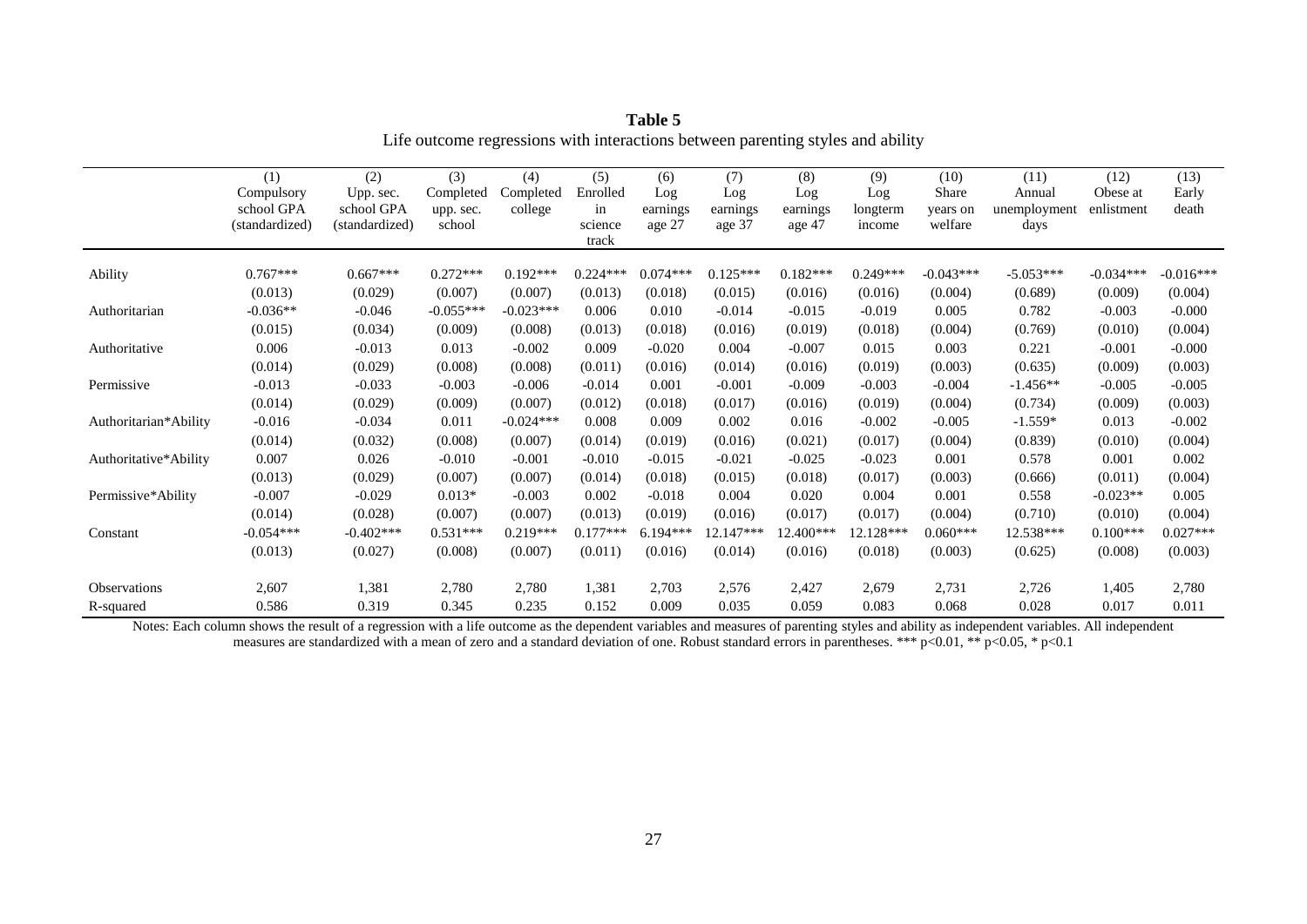# **Appendix**

## **Table A1**

Classification of Occupations

- Upper middle class: owners of real estate and large farms, managers and large scale entrepreneurs
- Upper middle class: high officials and employees other than managers
- Lower middle class: officials and non-agricultural employees
- Lower middle class: non-agricultural entrepreneurs
- Lower middle class: agriculture
- Working class: low rank employees
- Working class: non-agricultural skilled Workers
- Working class: non-agricultural unskilled workers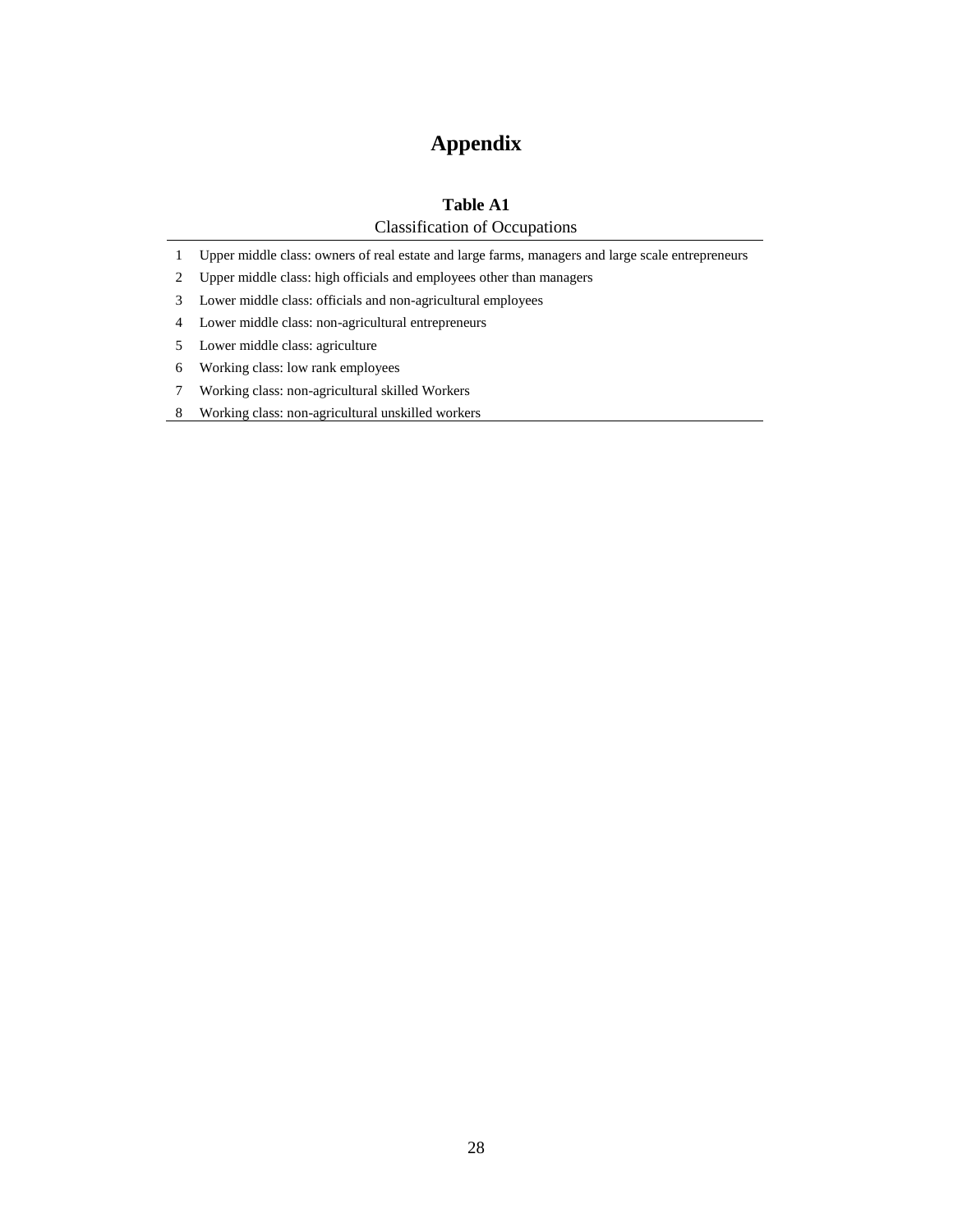|                                                                          | Mu          | Ability     |
|--------------------------------------------------------------------------|-------------|-------------|
| <b>Authoritarian</b>                                                     |             |             |
| Child must learn to obey                                                 | $0.243***$  | $-0.240***$ |
| Parents must not quarrel when the children are listening                 | 0.013       | $-0.038**$  |
| Children should be taught the difference between right and wrong         | $0.055***$  | $-0.035*$   |
| Children must have firm rules                                            | $-0.005$    | $-0.038**$  |
| When a child does not understand its own good, one has to force it       | $-0.020$    | $-0.025$    |
| Children must respect their parents                                      | $0.296***$  | $-0.266***$ |
| Children should be taught to control themselves                          | $0.174***$  | $-0.160***$ |
| Too much freedom is not good for the child                               | $0.117***$  | $-0.164***$ |
| Parents must see to it that they are liked by the children               | $0.213***$  | $-0.220***$ |
| <b>Authoritative</b>                                                     |             |             |
| The child must learn how to manage on its own                            | $-0.054***$ | $0.041**$   |
| Children should be taught to think before acting                         | 0.011       | $-0.019$    |
| The principal aim of child rearing is to develop the child's personality | $-0.067***$ | $0.038**$   |
| You have to be consistent when raising children                          | $-0.034*$   | 0.005       |
| One must give the child time.                                            | 0.009       | 0.023       |
| One must keep one's promises                                             | 0.014       | $-0.005$    |
| Permissive                                                               |             |             |
| The most important thing is that the child is happy and content          | $0.164***$  | $-0.162***$ |
| Children ought to have things their own way                              | $-0.142***$ | $0.151***$  |
| The most important is that parents are fond of their children            | $0.038**$   | $-0.042**$  |
| If only the child feels loved, nothing else matters                      | $0.074***$  | $-0.080***$ |

**Table A2** Correlation parenting styles items, and mu and ability

Note: \*\*\* p<0.01, \*\* p<0.05, \* p<0.10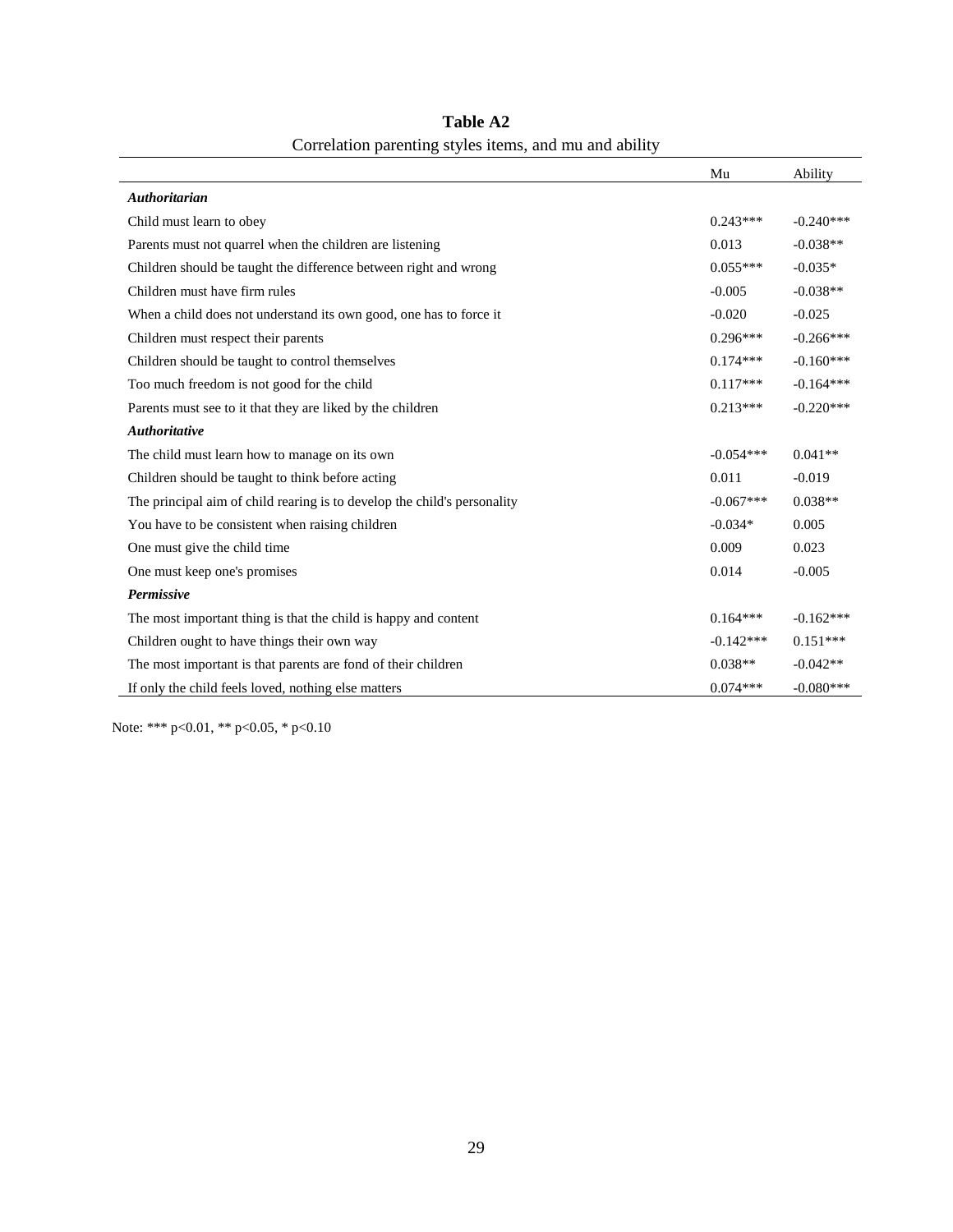| Trointy and a filling as determinants of parenting styles |                      |                      |                   |  |  |  |  |  |  |  |
|-----------------------------------------------------------|----------------------|----------------------|-------------------|--|--|--|--|--|--|--|
|                                                           | (1)<br>authoritarian | (2)<br>authoritative | (3)<br>permissive |  |  |  |  |  |  |  |
| Dynasty                                                   | $0.148***$           | $-0.031$             | $0.062***$        |  |  |  |  |  |  |  |
|                                                           | (0.019)              | (0.022)              | (0.019)           |  |  |  |  |  |  |  |
| <b>Ability</b>                                            | $-0.232***$          | 0.013                | $-0.114***$       |  |  |  |  |  |  |  |
|                                                           | (0.019)              | (0.020)              | (0.020)           |  |  |  |  |  |  |  |
| Constant                                                  | 0.000                | $-0.001$             | 0.001             |  |  |  |  |  |  |  |
|                                                           | (0.018)              | (0.019)              | (0.019)           |  |  |  |  |  |  |  |
| <b>Observations</b>                                       | 2,780                | 2,780                | 2,780             |  |  |  |  |  |  |  |
| R-squared                                                 | 0.102                | 0.001                | 0.022             |  |  |  |  |  |  |  |

| Table A3                                                |  |
|---------------------------------------------------------|--|
| Ability and dynasty as determinants of parenting styles |  |

Notes: In the definition of the incumbency premium, only occupations are taken into consideration in this table. Each column shows the result of a regression with a measure of parenting style as the dependent variables and measures of ability and dynasty as independent variables. All dependent and independent measures are standardized with a mean of zero and a standard deviation of one. Robust standard errors in parentheses. \*\*\* p<0.01, \*\* p<0.05, \* p<0.1